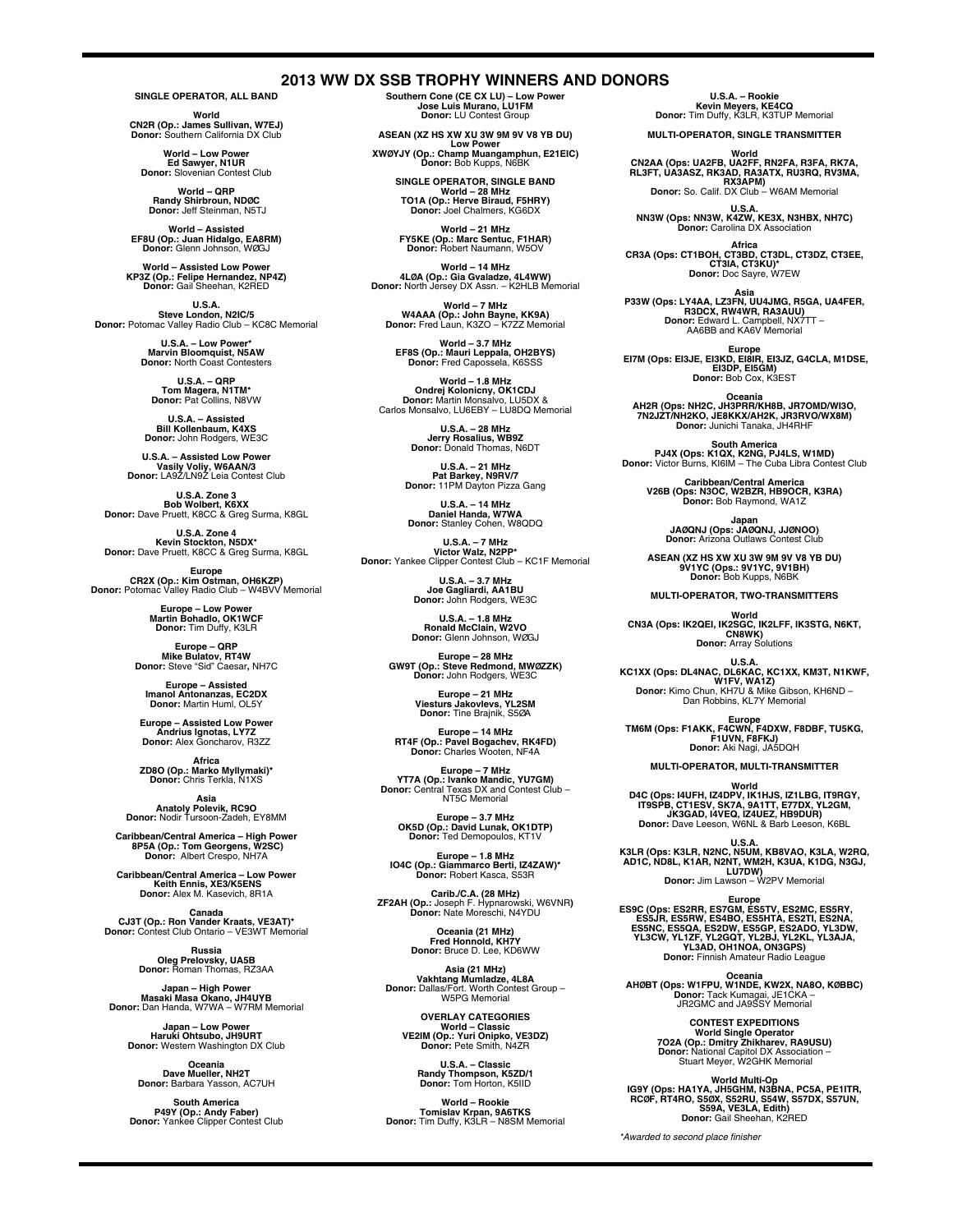# **2013 CQ WW DX SSB TOP SCORES**

E74A .........................617,823

| WORLD                                            | OK1WCF 3,111,394                              |  |
|--------------------------------------------------|-----------------------------------------------|--|
| SINGLE OPERATOR                                  | NA8V 2,852,685                                |  |
| <b>HIGH POWER</b>                                | XE3/K5ENS 2,415,112                           |  |
| <b>ALL BAND</b>                                  | N4TZ/92,409,974<br>K2PO/7 2,392,502           |  |
| CN2R (W7EJ)18,277,746                            |                                               |  |
| 8P5A (W2SC)17,059,840<br>CR2X (OH6KZP)16,259,949 | 28 MHz                                        |  |
| VE2IM (VE3DZ)13,737,132                          | HI3/NP3J (JA6WFM) .973,047                    |  |
| NH2T (N2NL) 12,215,161                           | PY2UD 971,700                                 |  |
| P49Y (AE6Y) 12,140,070                           | CT9/R9DX 707,487                              |  |
| CJ3T (VE3AT) 12,107,384                          | HSØZIA590,224                                 |  |
| ZD80 (N5Z0) 10,277,280<br>OH8X (OH2UA) 9,506,679 | LY80508,234                                   |  |
| VE3JM 9,042,976                                  | 8P2K (8P6SH) 502,909                          |  |
|                                                  | 4Z5FI501,120                                  |  |
| 28 MHz                                           | WP4SD 496,908<br>K4WI463,275                  |  |
| TO1A (F5HRY) 3,050,775<br>CW5W (CX6VM) 2,458,016 |                                               |  |
| EA8EW (OHØXX) 2,242,853                          | 21 MHz                                        |  |
| PX2B (PY2LED) 1,974,720                          | UK9AA 855,846                                 |  |
| GW9T (MWØZZK)1,380,988                           | YY2CAR 710,087                                |  |
| GM3X (GM3POI)1,254,669                           | ЕА8АН (OH1RY) 621,762<br>EE7Y (EA7ISH)538,148 |  |
| ZF2AH (W6VNR)1,175,070                           | HI3K483,105                                   |  |
| WB9Z1,119,960<br>W5PR 1,021,600                  | JF3BFS432,460                                 |  |
| OHØJFP (SMØTQX)1,007,160                         | CV4C (CX4CR) 409,266                          |  |
|                                                  | W2AW (N2GM)336,753                            |  |
| 21 MHz                                           | UA9OMT 284,138<br>G3Y (G3YBY) 245,700         |  |
| FY5KE (F1HAR)2,566,582                           |                                               |  |
| P43A2,258,009<br>4L8A 1,559,075                  | 14 MHz                                        |  |
| CJ7RR (VA7RR)1,385,368                           | HI3TEJ854,037                                 |  |
| ZV2K (PY2SHF) 1,306,620                          | HC1JQ746,334                                  |  |
| N9RV/7 1,292,100                                 | D3AA 530,720<br>EA2DNR 273,966                |  |
| YL2SM1,233,081                                   | EA2LMI223,626                                 |  |
| TF3CW1,231,608<br>EA4KR 1,095,600                | UN6LN 221,900                                 |  |
| S50A 1,046,760                                   | YO8TNB214,368                                 |  |
|                                                  | YL5W209,560                                   |  |
| 14 MHz                                           | K7KU (KØKR)176,648<br>UA1AQA171,828           |  |
| 4LØA (4L4WW) 1,817,725                           |                                               |  |
| RT4F (RK4FD)1,452,948<br>LU1FAM1,194,102         | 7 MHz                                         |  |
| W7WA1,068,120                                    | YW5T (YV5JBI)350,160                          |  |
| EA6SX1,058,713                                   | RZ3Z 58,344                                   |  |
| HK3C 1,002,384                                   | ED3O (EA3GXJ) 58,140<br>IZ7FLP 52,621         |  |
| YT8A (YU1EA) 931,426<br>YT3M (Z3ØA)818,125       | IZ1GAR 48,924                                 |  |
| VE7WO 795,500                                    | DL8AAM 43,254                                 |  |
| R9AE754,078                                      | HA5MY 41,216                                  |  |
|                                                  | OK2ILD 36,805<br>OM6TX36,520                  |  |
| 7 MHz                                            | RV3ABR 36,490                                 |  |
| W4AAA (KK9A) 635,769<br>4X2M (4X4DZ)517,185      |                                               |  |
| YT7A (YU7GM) 501,981                             | 3.7 MHz                                       |  |
| YL3FT 423,555                                    | UY2UQ64,740                                   |  |
| S52X415,480                                      | F5BEG57,433<br>OK1FPS 42,194                  |  |
| GW4BLE 347,083<br>PV8DX 327,813                  | S53N (S58G) 36,162                            |  |
| RNØCT309,360                                     | R3DPM 35,757                                  |  |
| IV3GFL285,560                                    | HI8GPR29,892                                  |  |
| YT3A (YU7AV) 243,950                             | EA5EOR 21,840                                 |  |
|                                                  | W4QNW 21,210<br>YY4JCF 16,225                 |  |
| 3.7 MHz                                          | ON4QX 12,188                                  |  |
| EF8S (OH2BYS) 434,620<br>NP4A 276,873            |                                               |  |
| VP2MXA (KK6ZM) 229,066                           | 1.8 MHz                                       |  |
| OK5D (OK1DTP) 213,640                            | SQ9IAU22,220<br>SQ4JEN13,965                  |  |
| IH9B (IV3NVN)205,923                             | SM6FJY 12,801                                 |  |
| G3TXF139,686<br>AA1BU 122,844                    | Z36N12,384                                    |  |
| YT4A86,772                                       | ER2RM 11,136                                  |  |
| IQ5PO (I5NSR) 83,868                             | E78T 10,704<br>9A9J (9A7ZZ)9,890              |  |
| OL9A (OK2ZAW)77,544                              | CR5M (CT1DHM)8,316                            |  |
|                                                  | IK5EKB8,131                                   |  |
| 1.8 MHz<br>OK1CDJ 105,608                        | OK1JOK 7,876                                  |  |
| IO4C (IZ4ZAW) 80,724                             |                                               |  |
| VE3PN 41,548                                     | SINGLE OPERATOR ASSISTE<br><b>HIGH POWER</b>  |  |
| E7ØR39,240                                       | <b>ALL BAND</b>                               |  |
| UX9Q (UR9QQ) 29,627                              | EF8U (EA8RM)12,743,163                        |  |
| SX2V18,880<br>W2VO 12,864                        | UPØL (UN9LW) 11,397,276                       |  |
| UA9KAA 12,390                                    | A65BP10,733,316                               |  |
| OK5ET7,072                                       | K4XS10,218,776<br>PX5E (PP5JR)8,737,932       |  |
| LU2DKT 5,460                                     | VE3RA 8,099,535                               |  |
| <b>SINGLE OPERATOR</b>                           | EC2DX 8,075,516                               |  |
| <b>LOW POWER</b>                                 | K3WW7,727,566                                 |  |
| <b>ALL BAND</b>                                  | VY2TT (K6LA) 7,145,937                        |  |
| N1UR4,911,440                                    | VE3CX6,795,200                                |  |
| XWØYJY (E21EIC) .4,521,594                       | 28 MHz                                        |  |
| VP9I (N1SV) 4,013,880<br>SU9AF3,393,400          | OK7K (OK1BN)1,629,144                         |  |
| N5AW 3,202,994                                   | LW6DG 1,611,240                               |  |
|                                                  | VE9AA1,420,365                                |  |

| ,111,394<br>,852,685<br>,415,112<br>,409,974<br>,392,502 | E70T 1,378,960<br>OE8Q (OE8SKQ)1,374,450<br>SN2M (SP2XF)1,232,352<br>DL5L (DGØOKW) 1,156,204<br>JA70WD 1,113,834 |  |
|----------------------------------------------------------|------------------------------------------------------------------------------------------------------------------|--|
| .973,047<br>.971,700                                     | DP9Z (DF9ZP)1,029,210<br>EI2CN1,029,076<br>21 MHz                                                                |  |
| .707,487                                                 | ED9Z (EA9LZ) 2,120,814                                                                                           |  |
| .637,488                                                 | 9A9A1,475,352                                                                                                    |  |
| .590,224<br>.508,234                                     | KL7KY1,421,200<br>9Y4W1,410,066                                                                                  |  |
| .502,909                                                 | OH1F (OH1TM) 1,390,090                                                                                           |  |
| .501,120                                                 | DQ8N (DL2ARD)  1,345,344                                                                                         |  |
| .496,908                                                 | NH2DX (KG6DX)1,241,548                                                                                           |  |
| .463,275                                                 | UZ2M (UX3MZ) 1,202,036<br>VE6WQ 1,141,336<br>IR4X (I4TJE) 1,102,626                                              |  |
| .855,846<br>.710,087                                     | 14 MHz                                                                                                           |  |
| .621,762                                                 | ED8W (EA8DO) 1,603,236                                                                                           |  |
| .538,148                                                 | EA7LL 1,422,175                                                                                                  |  |
| .483,105<br>.432,460                                     | 9A6A1,354,914                                                                                                    |  |
| .409,266                                                 | 9A5Y (9A7DX) 1,337,877<br>RV9UP 1,185,206                                                                        |  |
| .336,753                                                 | OL9Z (OK2PVF) 1,082,316                                                                                          |  |
| .284,138                                                 | PY2EX993,300                                                                                                     |  |
| .245,700                                                 | VE6JY (VE5MX) 979,888                                                                                            |  |
| .854,037                                                 | CX2DK 840,123<br>US1I (UX2IO)826,944                                                                             |  |
| .746,334                                                 | 7 MHz                                                                                                            |  |
| .530,720<br>.273,966                                     | IG9R (IK8HCG) 1,142,113<br>TM9R (F5FLN) 765,180                                                                  |  |
| .223,626                                                 | RW3DU404,352                                                                                                     |  |
| .221,900                                                 | RY3D 387,288                                                                                                     |  |
| .214,368                                                 | VE6WZ336,672                                                                                                     |  |
| .209,560<br>.176,648                                     | SP3S303,639<br>OL5T (OK1BOA)291,924                                                                              |  |
| .171,828                                                 | N6SS/7 250,393                                                                                                   |  |
|                                                          | W1MBB/4 206,276<br>0A4/XQ3SA 204,815                                                                             |  |
| .350,160                                                 |                                                                                                                  |  |
| 58,344<br>58,140                                         | 3.7 MHz<br>SP3GEM 297,053                                                                                        |  |
| 52,621                                                   | S51DX 226,829                                                                                                    |  |
| 48,924                                                   | KP4KE221,067                                                                                                     |  |
| 43,254                                                   | YU7U 182,817                                                                                                     |  |
| 41,216<br>36,805                                         | IK2QPR167,895                                                                                                    |  |
| 36,520                                                   | YTØW (YU1JW) 131,130<br>SP8K (SQ8JX) 129,675                                                                     |  |
| 36,490                                                   | EW8DJ92,430                                                                                                      |  |
|                                                          | UT2PX 84,194<br>EA1AZ 80,556                                                                                     |  |
| 64,740<br>57,433                                         | 1.8 MHz                                                                                                          |  |
| 42,194                                                   | F5UTN96,936                                                                                                      |  |
| 36,162                                                   | 9A5W86,994                                                                                                       |  |
| 35,757                                                   | 9A2AJ 77,490                                                                                                     |  |
| 29,892<br>21,840                                         | SP8W77,356                                                                                                       |  |
| 21,210                                                   | OK1T (OK1TP) 58,546                                                                                              |  |
| $\dots$ 16,225                                           | LZ4TL (LZ2DF)50,736                                                                                              |  |
| 12,188                                                   | SP3GTS 22,880                                                                                                    |  |
| 22,220                                                   | DL2SAX 19,008<br>RX9CAZ 16,412                                                                                   |  |
| 13,965<br>12,801                                         | SINGLE OPERATOR ASSISTED<br><b>LOW POWER</b>                                                                     |  |
| $\dots$ 12,384                                           | <b>ALL BAND</b>                                                                                                  |  |
| 11,136                                                   | KP3Z (NP4Z)8,416,538                                                                                             |  |
| 10,704<br>9,890                                          | LY7Z 4,202,490                                                                                                   |  |
| 8,316                                                    | W6AAN/3 4,020,458<br>7Z1CQ3,866,415                                                                              |  |
| 8,131                                                    | KE1J 3,511,052                                                                                                   |  |
| 7,876                                                    | HA3DX (HA4XH) 3,114,252                                                                                          |  |
| <b>ASSISTED</b>                                          | KS1J 2,715,921<br>KG1E2,563,511                                                                                  |  |
| R                                                        | S50XX 2,522,970                                                                                                  |  |
| ۱<br>,743,163                                            | WE9R2,314,240                                                                                                    |  |
| ,397,276                                                 | 28 MHz                                                                                                           |  |
| ,733,316                                                 | YY4DNN1,306,503                                                                                                  |  |
| ,218,776                                                 | PY1NX 1,091,125                                                                                                  |  |
| 737,932                                                  | EE8T (EA8MT) 1,087,750                                                                                           |  |
| ,099,535<br>,075,516                                     | LWØF (LU2FE) 1,055,355<br>JA1BPA768,606                                                                          |  |
| ,727,566                                                 | TA70M605,160                                                                                                     |  |
| ,145,937                                                 |                                                                                                                  |  |
| ,795,200                                                 | UN6P 579,852                                                                                                     |  |
|                                                          | IØUZF546,882<br>EA4AK504,431                                                                                     |  |
| ,629,144                                                 |                                                                                                                  |  |
| ,611,240<br>,420,365                                     | 21 MHz<br>PT7KJ (PY7RP) 794,236                                                                                  |  |
|                                                          |                                                                                                                  |  |

| 4,450          |                                      |  |
|----------------|--------------------------------------|--|
| 2,352          | IK4TVP393,621<br>ED8P (WP3A) 353,655 |  |
| 6,204<br>3,834 | YU1KX (S56A) 337,635                 |  |
| 9,210          | N9TGR 314,171                        |  |
| 9,076          | RW9DX 305,679                        |  |
|                | OH2BEN209,618<br>HG5D 199,980        |  |
| 0.814          |                                      |  |
| 5,352          | 14 MHz                               |  |
| 1,200<br>0,066 | 9Y4D1,697,584                        |  |
| 0,090          | S53DOS (S52OT)484,068                |  |
| 5,344          | F4FLQ 371,536                        |  |
| 1,548          | ZP5WBM 283,269                       |  |
| 2,036<br>1,336 | UT7Y266,179<br>OL9R221,060           |  |
| 2,626          | E74Y 220,774                         |  |
|                | VE6EX187,712                         |  |
|                | UN7BEW 178,420                       |  |
| 3,236<br>2,175 | 7 MHz                                |  |
| 4,914          | MWØEDX208,152                        |  |
| 7,877          | USØHZ113,619                         |  |
| 5,206<br>2,316 | M4D (G4ATA) 90,825<br>YT8WW82,944    |  |
| 3,300          | SP1GZF67,310                         |  |
| 9,888          |                                      |  |
| 0,123          | UAØWY56,637                          |  |
| 6,944          | RA9AP 49,977<br>SQ6NTM 44,394        |  |
|                | IZ1POA 43,344                        |  |
| 2,113          | 3.7 MHz                              |  |
| 5,180<br>4,352 | E74074,508                           |  |
| 7,288          | SQ90RQ 42,174                        |  |
| 6,672          | OK2RB 27,608                         |  |
| 3,639          | YO3HOT25,680<br>SQ2NNN 24,354        |  |
| 1,924<br>0,393 | OK1AY 24,000                         |  |
| 6,276          | ON3DI 18,846                         |  |
| 4,815          | G4FJK 13,924<br>9A2GA 11,025         |  |
|                | SP2GJI8,200                          |  |
| 7,053          |                                      |  |
| 6,829          | 1.8 MHz                              |  |
| 1,067          | E77EZ 25,704<br>UT1AN 14,396         |  |
|                |                                      |  |
| 2,817          |                                      |  |
| 7,895          | IKØXBX 10,304<br>IK3SSJ8,904         |  |
| 1,130<br>9,675 | SP2QG 5,828                          |  |
| 2,430          | UA4NDX2,870                          |  |
| 4,194          | UR5VR1,440<br>YO2AQB700              |  |
| 0,556          | LZ10P100                             |  |
|                | KF7ADB 12                            |  |
| 6,936          | SINGLE OPERATOR                      |  |
| 6,994          | QRP                                  |  |
| 7,490<br>7,356 | <b>ALL BAND</b>                      |  |
| 4,448          | NDØC1,035,648                        |  |
| 8,546          | HG6C (HA6IAM)593,246                 |  |
| 0,736          | JH1OGC 534,456                       |  |
| 2,880<br>9,008 | JR4DAH 501,370<br>N1TM477,405        |  |
| 6,412          |                                      |  |
|                | NA4CW 472,410<br>UX2MF 455,000       |  |
| SISTED         | EA3FF359,161                         |  |
|                | IZ1ANK 315,256                       |  |
| 6,538          | 28 MHz                               |  |
| 2,490          | JH7RTQ 176,778                       |  |
| 0,458<br>6,415 | CO2OQ 136,000<br>G4CWH99,922         |  |
| 1,052          | R4FAD76,336                          |  |
| 4,252          | K2YGM 74,121                         |  |
| 5,921          |                                      |  |
| 3.511<br>2,970 | SN5R (SP5XMU) 60,662                 |  |
| 4,240          | NØUR47,385                           |  |
|                | JA4DQX 41,734                        |  |
| 6,503          | 21 MHz                               |  |
| 1,125          | JQ1NGT 95,190                        |  |
| 7,750          | ON4MW67,524                          |  |
| 5,355          | YT1CS61,683<br>I4PZP54,144           |  |
| 8,606<br>5,160 | YT7Z (YU7SK) 51,207                  |  |
| 0,972          | HAØGK42,930                          |  |
| 9,852          | UT3EK40,449                          |  |
| 6,882<br>4,431 | SP4LVK 32,016<br>JR2EKD31,010        |  |
|                | YC2LEV23,370                         |  |
|                |                                      |  |
| 4,236          |                                      |  |

| IK4TVP393,621<br>ED8P (WP3A) 353,655 | HG3M                    |
|--------------------------------------|-------------------------|
| YU1KX (S56A) 337,635                 | N4JF<br>E1411           |
| N9TGR 314,171                        | SP3DRN                  |
| RW9DX 305,679                        | E72NA                   |
| OH2BEN209,618<br>HG5D199,980         | KA8SM/                  |
|                                      | I2BPP<br>E73TTT         |
| 14 MHz                               | KD8DVY                  |
| 9Y4D1,697,584                        |                         |
| S53DOS (S52OT)484,068                | OH4EA.                  |
| F4FLQ 371,536                        | IZ3IBL/2                |
| ZP5WBM 283,269<br>UT7Y266,179        | OK1XYZ<br>RT5R          |
| OL9R221,060                          | UX4CR.                  |
| E74Y 220,774                         | SQ8MFE                  |
| VE6EX187,712<br>UN7BEW 178,420       | II7M<br>YO9GSB          |
|                                      | JH1APZ                  |
| 7 MHz<br>MWØEDX208,152               | YU6DX.                  |
| USØHZ113,619                         |                         |
| M4D (G4ATA) 90,825                   | $OL4W$ (                |
| YT8WW82,944                          | OH4JT.<br>EA1TI         |
| SP1GZF67,310                         | DO6SR.                  |
| UAØWY56,637                          | UT5DJ                   |
| RA9AP 49,977                         | KIØG/5.                 |
| SQ6NTM 44,394<br>IZ1POA 43,344       |                         |
| 3.7 MHz                              | RA2FB                   |
| E74074,508                           | OG4T (C                 |
| SQ9ORQ 42,174                        | <b>SINGLE</b>           |
| OK2RB27,608                          |                         |
| YO3HOT25,680<br>SQ2NNN 24,354        |                         |
| OK1AY 24,000                         | DL8LR<br>CT1BXT         |
| ON3DI 18,846<br>G4FJK 13,924         | UX5UU.                  |
| 9A2GA 11,025                         | IZ3NVR                  |
| SP2GJI8,200                          | <b>JK1TCV</b><br>YU1LM. |
| 1.8 MHz                              | <b>PE2K</b>             |
| E77EZ 25,704                         | NA1DX/3                 |
| UT1AN 14,396                         | OK7CM<br><b>K2ZR</b>    |
| IKØXBX10,304<br>IK3SSJ8,904          |                         |
| SP2QG5,828                           | JR3RWE                  |
| UA4NDX2,870                          | HA1ZH.                  |
| UR5VR1,440<br>YO2AQB700              | XE2JS                   |
| LZ10P100                             | RW9C<br>LW5DW           |
| KF7ADB 12                            | HA5BSV                  |
| <b>SINGLE OPERATOR</b>               | R4FA                    |
| QRP                                  | R7FO<br>YT7M (Y         |
| <b>ALL BAND</b><br>NDØC1,035,648     | ZL3TE <sup>(</sup>      |
| RT4W634,365<br>НG6С (НА6ІАМ)593,246  |                         |
| JH1OGC 534,456                       | EA9CD.                  |
| JR4DAH 501,370                       | SQ5NBE                  |
| N1TM477,405                          | SP6DVP                  |
| NA4CW 472,410<br>UX2MF455,000        | NN7SS (<br>EA1PS        |
| EA3FF359,161                         | IZ8EDL.                 |
| IZ1ANK 315,256                       | K3TW/4<br>CT2JBG        |
| 28 MHz                               | JH3DM(                  |
| JH7RTQ 176,778                       | VE3XD.                  |
| CO2OQ 136,000<br>G4CWH99,922         |                         |
| R4FAD76,336                          | <b>IZØFUW</b>           |
| K2YGM 74,121                         | EA2EA<br>OH3BU.         |
| SP5DDJ 63,791                        | DG1BHA                  |
| YO8DDP60,684<br>SN5R (SP5XMU) 60,662 | EA1HFI.                 |
| NØUR47,385                           | IZ2QKG                  |
| JA4DQX 41,734                        |                         |
| 21 MHz                               | IZ1DGG<br>PA9M          |
| JQ1NGT 95,190                        |                         |
| ON4MW67,524<br>YT1CS61,683           | BA4WI.                  |
|                                      |                         |
| l4PZP 54,144<br>YT7Z (YU7SK) 51,207  |                         |
| HAØGK42,930                          | HA5NB.                  |
|                                      |                         |
| UT3EK40,449<br>SP4LVK 32,016         | 9A4AA<br>$II7U$         |
| JR2EKD31,010                         |                         |
| YC2LEV23,370                         | М<br><b>SIN</b>         |

| <b>14 MHz</b>  |  |
|----------------|--|
|                |  |
| HG3M 77.700    |  |
| N4JF 75.696    |  |
|                |  |
| SP3DRM32.376   |  |
| E72NA31.623    |  |
| KA8SMA 30.880  |  |
| I2BPP13,728    |  |
| E73TTT 13.509  |  |
| KD8DVY/412.222 |  |
|                |  |

| 7 MHz          |  |
|----------------|--|
| OH4EA 30.885   |  |
| IZ3IBL/224,786 |  |
| OK1XYZ 13.020  |  |
| RT5R11.136     |  |
| UX4CR 8.650    |  |
| SQ8MFB7.436    |  |
| II7M 5.593     |  |
| YO9GSB3.713    |  |
| JH1APZ3.640    |  |
| YUGDX 3.510    |  |

| 3.7 MHz             |  |
|---------------------|--|
| OL4W (OK1IF) 13,107 |  |
| OH4JT1.581          |  |
| EA1TI 1.269         |  |
|                     |  |
| UT5DJ400            |  |
|                     |  |
|                     |  |
| 1.8 MHz             |  |
| RA2FB756            |  |
| OG4T (OH4MFA)558    |  |

| SINGLE OPERATOR ASSISTED |  |
|--------------------------|--|
| <b>ORP</b>               |  |
| <b>ALL BAND</b>          |  |
| DL8LR675.108             |  |
| CT1BXT310.080            |  |
| UX5UU274.108             |  |
| IZ3NVR 242.998           |  |

| JK1TCV 213.800 |  |
|----------------|--|
| YU1LM172.353   |  |
| PE2K 143.675   |  |
| NA1DX/3143.520 |  |
| OK7CM 137.496  |  |
| K27R103.032    |  |
|                |  |

| 28 MHz              |  |
|---------------------|--|
| JR3RWB225.078       |  |
| HA1ZH 153,439       |  |
| XE2JS 136.374       |  |
| RW9C 103,960        |  |
| LW5DW 100.572       |  |
| HA5BSW93,412        |  |
| R4FA 44.073         |  |
| R7FO22,980          |  |
| YT7M (YU7RL) 20,553 |  |
| ZL3TE (W3SE) 17,472 |  |
|                     |  |

| 21 MHz               |  |  |
|----------------------|--|--|
| EA9CD 136,653        |  |  |
| SQ5NBE 60,135        |  |  |
| SP6DVP59.241         |  |  |
| NN7SS (K6UFO)36,900  |  |  |
| EA1PS32,085          |  |  |
| IZ8EDL28.840         |  |  |
| K3TW/421.200         |  |  |
| CT2JBG………………….16.038 |  |  |
| JH3DMQ 14.476        |  |  |
| VE3XD 14.388         |  |  |
| 14 MHz               |  |  |

| IZØFUW 97,067 |
|---------------|
| EA2EA75,638   |
| OH3BU70,585   |
| DG1BHA55,860  |
| EA1HFI51,120  |
| IZ2QKG 7,650  |
| 7 MHz         |
| IZ1DGG10.350  |
| PA9M4.794     |
|               |
| 3.7 MHz       |
| BA4WI 18      |

| HA5NB 6.795    |
|----------------|
|                |
|                |
| MULTI-OPERATOR |

**1.8 MHz**

| <b>MULII-UPERAIUR</b> |  |  |
|-----------------------|--|--|
| SINGLE TRANSMITTER    |  |  |
| CN2AA 28.626.968      |  |  |

| CR3A 27.007.552  |  |
|------------------|--|
| P33W26.083.506   |  |
| P3N23.977.818    |  |
| CQ3L20.116.896   |  |
| EI7M19,962,126   |  |
| PJ4X18.960.638   |  |
| 3V7A17.722.374   |  |
| RF9C16.735.352   |  |
| VE3EJ 16,591,695 |  |

| <b>MULTI-OPERATOR</b>  |
|------------------------|
| <b>TWO-TRANSMITTER</b> |

| CN3A 34.264.727  |
|------------------|
| UP2L27.846.478   |
| KC1XX 23.851.137 |
| TM6M 23.072.088  |
| K1LZ 19.625.840  |
| RU1A 18,052.034  |
| TI5W17,973.039   |
| OL4A16.798.908   |
| C4A16.359.452    |
| SK3W15.540.875   |

#### **MULTI-OPERATOR**

| <b>MULTI-TRANSMITTER</b> |                 |  |
|--------------------------|-----------------|--|
|                          | D4C59.424.324   |  |
|                          | HK1NA41,974.119 |  |
|                          | ES9C39.013.828  |  |
|                          | K3LR37.402.560  |  |
|                          | PJ2T 37,252,749 |  |
|                          | IG9Y33,716,321  |  |
|                          | DR1A 32.615.320 |  |
|                          | W3LPL26.603.808 |  |
|                          | WE3C25.100.379  |  |
|                          | II9P24.423.180  |  |
|                          |                 |  |

| <b>ROOKIE</b>         |                   |  |  |
|-----------------------|-------------------|--|--|
|                       | <b>HIGH POWER</b> |  |  |
| 9A6TKS2.566.924       |                   |  |  |
| KE4CQ 1.425.960       |                   |  |  |
| EA5ICU 1.273.813      |                   |  |  |
| II4I (IZ4ZZB) 798,252 |                   |  |  |
| SQ9KEJ706.316         |                   |  |  |
|                       |                   |  |  |
| KK4IMJ/8594.375       |                   |  |  |
|                       |                   |  |  |
| AK40R 349.024         |                   |  |  |
| N7SMI 300,000         |                   |  |  |

#### **ROOKIE**

| LOW POWER             |  |  |
|-----------------------|--|--|
| OH6ECM 1.224.006      |  |  |
| SQ6PLH1.150.050       |  |  |
| EI3HDB785.547         |  |  |
| SV1PMR776.724         |  |  |
| YY2CAR710.087         |  |  |
| WW1MM (N1EN)707,096   |  |  |
| CR2R (CS8ABA) 556,742 |  |  |
| F4GVZ402.232          |  |  |
| JH1APE316.733         |  |  |
| A92AA279,818          |  |  |

| <b>CLASSIC</b>          |  |
|-------------------------|--|
| <b>HIGH POWER</b>       |  |
| VE2IM (VE3DZ)6,543,008  |  |
| ZD80 (N5Z0)5,090,080    |  |
| CQ9T (CT3KN) 5,024,024  |  |
| K5ZD/14,910,493         |  |
| VE9HF4,843,820          |  |
| OHØZ (OH6EI) 4,764,384  |  |
| OE3K (OE3DIA) 4,562,910 |  |
| NN1N4.119.348           |  |
| KH7XX (KH6SH) 4,117,454 |  |
| YN2AA (N6GQ) 3,907,926  |  |
|                         |  |

# **CLASSIC LOW POWER**

| . . <i>.</i>            |  |  |
|-------------------------|--|--|
| OE6Z (OE6MBG) 2,071,611 |  |  |
| MD2C (MDØCCE)1,510,200  |  |  |
| K9JF/71.291.632         |  |  |
| DL2CC 1,168,790         |  |  |
| N5BO 1.135.167          |  |  |
| KT4ZB973.037            |  |  |
| W1GD962.800             |  |  |
| DL6DCD789.537           |  |  |
| VA7CRZ 782.440          |  |  |
| N7IR 751.032            |  |  |
|                         |  |  |

#### **UNITED STATES SINGLE OPERATOR HIGH POWER ALL BAND**

| N2IC/5 7.529.827 |
|------------------|
| N5DX 7.370.415   |
| W9RE7.349.634    |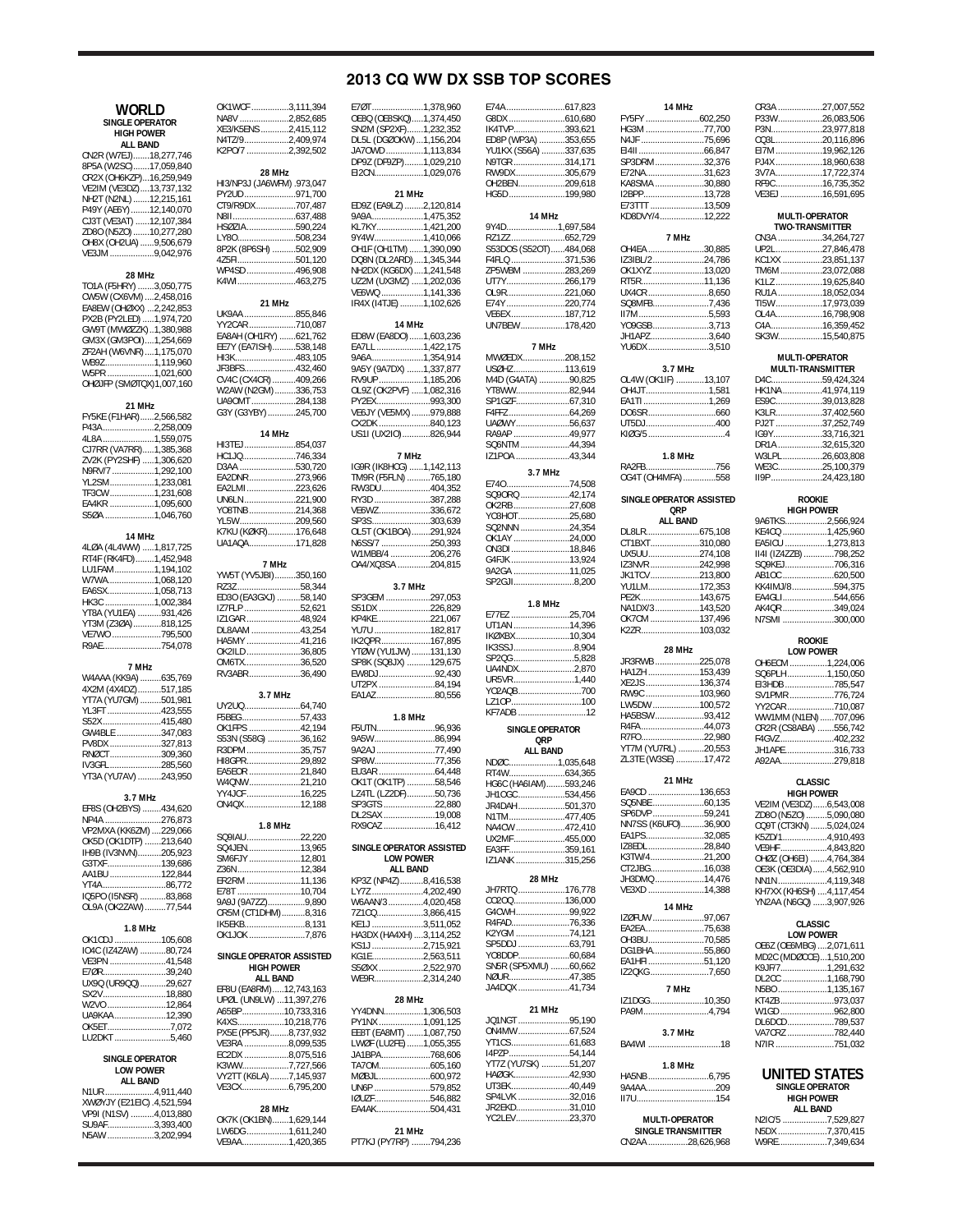| KQ2M/1 7,142,458                          |        |
|-------------------------------------------|--------|
| K1ZR6,707,100                             | N      |
| K3CR (LZ4AX) 5,625,900                    | Ν      |
| K5ZD/15,547,915                           | К      |
| K3ZO5,141,932                             | W      |
| NR5M 4,862,025                            | W      |
| K5TR4,757,220                             | K<br>K |
| 28 MHz                                    | Α      |
| WB9Z1,119,960                             | Ν      |
| W5PR 1,021,600                            | N      |
| W3BGN995,785                              |        |
| K1RM952,740                               |        |
| K9BGL 943,876<br>K8MFO874,272             | K<br>N |
| N4OX 854,400                              | N      |
| W4TTT (WB2REM) 772,960                    | W      |
| N7DR/Ø665,759                             | К      |
| W3EP/1656,328                             | К      |
| 21 MHz                                    | W<br>W |
| N9RV/7 1,292,100                          | N      |
| KD2RD873,535                              | N      |
| NW2K 737,044                              |        |
| WA7LT367,608                              |        |
| N5ZC361,361                               | N      |
| K2UR/9 289,788<br>W7UT285,450             | N<br>W |
| KØRH250,341                               | K      |
| w7ww 115,200                              | К      |
| WA1JMP107,198                             | W      |
|                                           |        |
| 14 MHz                                    |        |
| W7WA1,068,120                             | N      |
| W8TA623,636<br>W6YX (N7MH)400,967         | S      |
| N5CR/7 260,337                            |        |
| KA3LKM83,814                              |        |
| AI3Q74,144                                | K      |
| KD8SQ 73,352                              | К      |
| W7PU 66,640                               | K<br>W |
| W4RRE 39,711                              | Α      |
|                                           | N      |
| 7 MHz                                     | K      |
| W4AAA (KK9A) 635,769                      | К      |
| N2PP 187,308                              | К<br>W |
| W6RKC 56,532                              |        |
| K9CJ37,995                                |        |
| KG9Z/812,996                              | K      |
| K7LU/47,722                               | W      |
| N4NW 2,511                                | W      |
| W2LC2,380<br>KC3AED 40                    | K<br>N |
|                                           | Ν      |
| 3.7 MHz                                   | K      |
| AA1BU 122,844                             | Ν      |
| K1KNQ/444,712                             | W      |
| K9SH 18,176<br>WA4TII16,064               | K      |
| WB1EAZ7,905                               |        |
|                                           | N      |
| 1.8 MHz                                   | Κ      |
| W2VO 12,864                               | K      |
| W8CO 2,940<br>K1HAP 2,233                 | Ν      |
| N7GP (N5IA)1,944                          | Ν<br>N |
| N6RO 280                                  | K      |
| W3GH 272                                  | N      |
| K4SV252                                   | N      |
| K8ALM140                                  | N      |
| <b>SINGLE OPERATOR</b>                    |        |
| <b>LOW POWER</b>                          | N      |
| <b>ALL BAND</b>                           | Κ      |
| N1UR4,911,440                             | N      |
| N5AW 3,202,994                            | K      |
| NA8V 2,852,685                            | N      |
| N4TZ/92,409,974<br>K2PO/7 2,392,502       |        |
| N5BO 2,146,300                            | N      |
| ACØW 1,959,840                            | N      |
| KØTT1,943,378<br>NR3X/4 (N4YDU) 1,920,633 | N      |
|                                           | N      |
| WD5K 1,578,501                            |        |
| 28 MHz                                    | K      |
|                                           | K      |
| K4WI463,275                               | Ν      |
| KI6LZ225,078                              | N      |
| N7ZG209,710<br>WE6EZ/5158,510             | Κ      |
| KE5FXE 157,482                            |        |
|                                           |        |
| K8OZ/5149,370                             | K      |
| W3SM/1144,188                             | Ν      |
| N7FLT 141,568<br>WN6K 133,540             |        |

| 21 MHz                            |  |
|-----------------------------------|--|
| W2AW (N2GM)336,753                |  |
| N4MO 178,750                      |  |
| K6GHA 175,497                     |  |
| W8JGU 164,164                     |  |
| W1ZD/7114,120                     |  |
| KN7K 112,817                      |  |
| K7XE/694,067                      |  |
| AE9F/6 93,960                     |  |
| NW2Q 60,230                       |  |
| W7KNX 59,994                      |  |
|                                   |  |
| 14 MHz                            |  |
| K7KU (KØKR)176,648                |  |
| N7BK 145,280                      |  |
| N4DL145,254                       |  |
| W8GOC 46,906                      |  |
| KG1V 46,284                       |  |
| KDØQEA40,673                      |  |
| WB3CII 38,376                     |  |
| W7RCA 25,754                      |  |
| N6LB/724,124                      |  |
| W1BWA 17,355                      |  |
|                                   |  |
| 7 MHz                             |  |
| N3LL/420,150                      |  |
|                                   |  |
| N3XOF/2 18,166                    |  |
| WB7FJG4,884                       |  |
| KK4IQD 160                        |  |
| KB5DRJ 16                         |  |
| <br>WA5RML 6                      |  |
|                                   |  |
| 3.7 MHz                           |  |
| W4QNW 21,210                      |  |
|                                   |  |
| SINGLE OPERATOR ASSISTED          |  |
| <b>HIGH POWER</b>                 |  |
| <b>ALL BAND</b>                   |  |
| K4XS10,218,776                    |  |
| K3WW7,727,566                     |  |
| K7RL6,576,900                     |  |
| W3UA/1 6,539,299                  |  |
| AA3B6,019,104                     |  |
| N3RS 4,906,125                    |  |
| KN2M4,877,292                     |  |
| K3PP4,853,835                     |  |
| KØKX 4,784,040                    |  |
|                                   |  |
| W8MJ4,670,693                     |  |
|                                   |  |
| 28 MHz                            |  |
|                                   |  |
| K2SSS 984,742                     |  |
| W6YI791,752                       |  |
| WE9V769,131                       |  |
|                                   |  |
| KU5B 704,340                      |  |
| W8CZN 590,900                     |  |
| W9XT547,239                       |  |
|                                   |  |
| K1GI/6 520,752<br>N9MW433,784     |  |
| W6AEA/7 410,112                   |  |
| KA6BIM/7 378,176                  |  |
|                                   |  |
| 21 MHz                            |  |
| N7DD 1,084,840                    |  |
| K3EST/61,057,312                  |  |
| KVØQ 950,868                      |  |
|                                   |  |
| N4PN 821,252<br>NX5M574,647       |  |
| W6AFA385,600                      |  |
| KI7M 372,096                      |  |
|                                   |  |
| WD5R 180,048                      |  |
| NØSMX165,880                      |  |
| W5ASP 52,281                      |  |
| 14 MHz                            |  |
|                                   |  |
| NM20 358,344                      |  |
| K6AW158,746                       |  |
| W7VO 76,212                       |  |
| KD3NB40,375                       |  |
| W5VOL 9,916                       |  |
| 7 MHz                             |  |
|                                   |  |
| N6SS/7 250,393<br>W1MBB/4 206,276 |  |
|                                   |  |
| NR6O (K1GI)27,573<br>WA6KHK22,576 |  |
|                                   |  |
| 3.7 MHz                           |  |
|                                   |  |
| K9FY/4 34,425                     |  |
| K4KZZ 28,126                      |  |
| N9LB8,624                         |  |
| WD8E7,750                         |  |
| K7AWB 2,088                       |  |
|                                   |  |
| 1.8 MHz                           |  |
| K9LA1,725                         |  |
|                                   |  |
| N4DU 936                          |  |
|                                   |  |

| SINGLE OPERATOR ASSISTED<br><b>LOW POWER</b><br><b>ALL BAND</b>                                                                                                           |  |
|---------------------------------------------------------------------------------------------------------------------------------------------------------------------------|--|
| W6AAN/3 4,020,458<br>KE1J 3,511,052<br>2,715,921<br>KG1E2,563,511<br>WE9R2,314,240<br>K1BX1,738,928<br>K1SD 1,551,760<br>NJØF 1,511,786<br>W3KB1,460,064<br>WX1S1,361,970 |  |
| 28 MHz<br>K1ZO311,856                                                                                                                                                     |  |
| NV9L311,664<br>W9ILY262,975<br>K2MFY240,264<br>WW3S229,756<br>W6TK 184,462<br>KE5SNJ (AC5O) 153,162<br>KM6Z 144,692<br>W5ZO143,262<br>WA5WFE129,765                       |  |
| 21 MHz                                                                                                                                                                    |  |
| N9TGR314,171<br>K4MM96,384<br>KV8S89,160<br>KFØIQ 21,672<br>NA6G 2,349<br>KK9V1,815                                                                                       |  |
| 14 MHz<br>AD4RE 139,122                                                                                                                                                   |  |
| W4LC131,364<br>KK7AC 87,210<br>AC9GK 7,434                                                                                                                                |  |
| 7 MHz<br>W6AWW13,572<br>W9QL9,216<br>W4HLN/8 216<br>KD8IGK/448                                                                                                            |  |
| 1.8 MHz<br>KF7ADB 12<br>SINGLE OPERATOR                                                                                                                                   |  |
| <b>QRP</b><br><b>ALL BAND</b>                                                                                                                                             |  |
| NDØC1,035,648<br>N1TM477,405<br>NA4CW 472,410<br>KØOU 249,975<br>NT4TS232,212<br>W6QU (W8QZA)212,472<br>K7HBN157,168<br>K8ZT94,301<br>K2MIJ 65,037<br>N8VW 34,880         |  |
| 28 MHz<br>K2YGM 74,121                                                                                                                                                    |  |
|                                                                                                                                                                           |  |
| NØUR47,385<br>WA6FGV 39,078<br>WBØIWG35,416<br>W4DFG (W1TEF)21,726<br>WA2FBN 19,883<br>N8XX 6,149<br>N6HI/7 943<br>KB3UCW893                                              |  |
| 21 MHz<br>KK6RF1,311<br>WFØT 528                                                                                                                                          |  |
| 14 MHz<br>N4JF 75,696<br>KA8SMA 30,880                                                                                                                                    |  |
| KD8DVY/412,222<br>7 MHz<br>WA2NYY 8                                                                                                                                       |  |
| 3.7 MHz                                                                                                                                                                   |  |
| SINGLE OPERATOR ASSISTED                                                                                                                                                  |  |
| QRP<br><b>ALL BAND</b><br>NA1DX/3143,520<br>K2ZR103,032                                                                                                                   |  |

| D | MULTI-OPERATOR                              |        |
|---|---------------------------------------------|--------|
|   | SINGLE TRANSMITTER                          |        |
|   | NN3W 11,980,003<br>K8AZ 10,655,876          |        |
|   | W1NA/Ø 7,623,988                            |        |
|   | N1MM6,602,400<br>AA9A6,282,612              |        |
|   | W7RN 4,758,204                              |        |
|   | W3MF 4,570,749                              |        |
|   | AB4B3,501,750<br>W7VJ3,476,250              |        |
|   | KG8CW 3,202,678                             |        |
|   | MULTI-OPERATOR                              |        |
|   | <b>TWO-TRANSMITTER</b>                      |        |
|   | KC1XX 23,851,137<br>K1LZ 19,625,840         |        |
|   | 14,040,117<br>K9CT                          |        |
|   | WK10 13,407,304                             |        |
|   | NØNI11,602,800<br>KB1H 10,375,252           |        |
|   | WØGJ 10,056,600                             |        |
|   |                                             |        |
|   | N7AT6,077,184<br>AA1K/35,899,600            |        |
|   | MULTI-OPERATOR                              |        |
|   | MULTI-TRANSMITTER                           |        |
|   | K3LR37,402,560                              |        |
|   | W3LPL26,603,808<br>WE3C25,100,379           |        |
|   | NQ41 14,586,880                             |        |
|   | W4RM12,999,294                              |        |
|   | WØAIH/910,335,690<br>KØTV/1 7,949,282       |        |
|   | NA2U 4,978,834                              |        |
|   | K1KP4,861,780                               |        |
|   | NE3F 4,422,877                              |        |
|   | <b>ROOKIE</b>                               |        |
|   | <b>HIGH POWER</b><br>KE4CQ 1,425,960        |        |
|   | AB1OC 620,500                               |        |
|   | KK4IMJ/8594,375                             |        |
|   | AK4QR 349,024<br>N7SMI 300,000              |        |
|   | KZ1X/4117,432                               |        |
|   | K4CTL 101,094                               |        |
|   | K5MXG 72,144<br>AB1QB 9,045                 |        |
|   | KC2ZPK 4,644                                |        |
|   | <b>ROOKIE</b>                               |        |
|   | <b>LOW POWER</b>                            |        |
|   | WW1MM (N1EN) 707,096<br>KK4HEG 202,176      |        |
|   | NY2GB 132,960                               |        |
|   | K1MAZ118,695                                |        |
|   | KD8RAP111,264<br>KC3ALI106,978              |        |
|   | AC8XI101,270                                |        |
|   | KD8SPF 98,394                               |        |
|   | KF5VDX<br>W4TTM95,172                       | 97.470 |
|   |                                             |        |
|   | <b>CLASSIC</b><br><b>HIGH POWER</b>         |        |
|   | K5ZD/14,910,493                             |        |
|   | NN1N4,119,348                               |        |
|   | N4WW 3,270,464<br>K4AB2,770,129             |        |
|   | KØRF2,572,945                               |        |
|   | WAØMHJ2,509,056                             |        |
|   | АА4NC 2,278,017<br>WC6H (NU6S) 2,150,640    |        |
|   | W7ZR2,026,832                               |        |
|   | K5RX 2,019,808                              |        |
|   | <b>CLASSIC</b>                              |        |
|   | <b>LOW POWER</b>                            |        |
|   | K9JF/71,291,632<br>N5BO 1,135,167           |        |
|   | KT4ZB973,037                                |        |
|   | W1GD 962,800                                |        |
|   | N7IR 751,032<br>W8KTQ 726,940               |        |
|   | KØRI 713,360                                |        |
|   | W70M644,764<br>K1HT630,240                  |        |
| D | AJ4A 540,270                                |        |
|   |                                             |        |
|   | EUROPE                                      |        |
|   | <b>SINGLE OPERATOR</b><br><b>HIGH POWER</b> |        |
|   | <b>ALL BAND</b>                             |        |
|   |                                             |        |
|   | CR2X (OH6KZP)16,259,949                     |        |
|   | OH8X (OH2UA) 9,506,679                      |        |
|   | UU7J (UUØJM)7,410,582                       |        |

| <b>TOR</b>                        | HA8JV6,868,904                                   |  |
|-----------------------------------|--------------------------------------------------|--|
| <b>AITTER</b>                     |                                                  |  |
| ,980,003                          | UA5B 6,568,528                                   |  |
| ,655,876                          | ОНØХ (ОН2ТА) 6,408,466                           |  |
| ,623,988                          | DJ5MW5,976,252                                   |  |
| ,602,400<br>,282,612              | G6PZ (GIØRTN) 5,508,405<br>OZ7X (OZ5KF)5,230,816 |  |
| ,758,204                          |                                                  |  |
| ,570,749                          | 28 MHz                                           |  |
| ,501,750                          | GW9T (MWØZZK)1,380,988                           |  |
| ,476,250                          | GM3X (GM3POI)1,254,669                           |  |
| ,202,678                          | OHØJFP (SMØTQX)1,007,160                         |  |
|                                   | DH8BQA953,856                                    |  |
| .TOR<br><b>TTER</b>               | M6T (GØAEV) 835,545<br>SO6X (SP6IXF) 814,588     |  |
| ,851,137                          | M5B (G3WVG) 806,700                              |  |
| ,625,840                          | EB2AM775,677                                     |  |
| ,040,117                          | EI6JK 748,935                                    |  |
| ,407,304                          | CR2T (CU2AF) 593,208                             |  |
| ,602,800<br>,375,252              |                                                  |  |
| ,056,600                          | 21 MHz<br>YL2SM1,233,081                         |  |
| ,285,255                          | TF3CW 1,231,608                                  |  |
| ,077,184                          | EA4KR 1,095,600                                  |  |
| ,899,600                          | S50A 1,046,760                                   |  |
|                                   | OHØV (OH6LI) 1,012,500                           |  |
| .TOR                              | E71A 825,595                                     |  |
| IITTER                            | DL4MCF750,820                                    |  |
| ,402,560<br>,603,808              | EA1FDI736,427<br>S57C704,064                     |  |
| ,100,379                          | DMØY (DL3BQA) 661,128                            |  |
| ,586,880                          |                                                  |  |
| ,999,294                          | 14 MHz                                           |  |
| ,335,690                          | RT4F (RK4FD)1,452,948                            |  |
| ,949,282                          | EA6SX1,058,713                                   |  |
| ,978,834                          | YT8A (YU1EA) 931,426                             |  |
| ,861,780<br>,422,877              | YT3M (Z3ØA)818,125<br>OHØLIH (OH6XA)542,156      |  |
|                                   | EA5DFV481,096                                    |  |
|                                   | RX4W 442,611                                     |  |
| ΞR                                | EU1AZ424,557                                     |  |
| ,425,960                          | UZØU (UY5ZZ)397,062                              |  |
| .620,500                          | DL1WA 309,540                                    |  |
| .594,375<br>.349,024              | 7 MHz                                            |  |
| .300,000                          | YT7A (YU7GM) 501,981                             |  |
| .117,432                          | YL3FT 423,555                                    |  |
| .101,094                          | S52X415,480                                      |  |
| 72,144                            | GW4BLE 347,083                                   |  |
| 9,045                             | IV3GFL285,560                                    |  |
| 4,644                             | YT3A (YU7AV) 243,950                             |  |
|                                   | Z37M (Z35TC) 240,000<br>EW8DD 230,702            |  |
| R                                 | TF2LL163,614                                     |  |
| .707,096                          | DM6DX 129,297                                    |  |
|                                   |                                                  |  |
| .202,176                          |                                                  |  |
|                                   | 3.7 MHz                                          |  |
| .132,960<br>.118,695              | OK5D (OK1DTP) 213,640                            |  |
| .111,264                          | G3TXF 139,686                                    |  |
| .106,978                          | YT4A 86,772                                      |  |
| .101,270<br>98,394                | IQ5PO (I5NSR) 83,868                             |  |
| 97,470                            | OL9A (OK2ZAW) 77,544<br>EA3GHZ 71,904            |  |
| 95,172                            | F5VMN40,227                                      |  |
|                                   | UX1VT 39,809                                     |  |
|                                   | IZ4MJP 23,004                                    |  |
| ΞR                                | IV3CNZ 21,696                                    |  |
| ,910,493                          | 1.8 MHz                                          |  |
| ,119,348<br>,270,464              | OK1CDJ 105,608                                   |  |
| ,770,129                          | IO4C (IZ4ZAW) 80,724                             |  |
| ,572,945                          | E7ØR39,240                                       |  |
| ,509,056                          | UX9Q (UR9QQ) 29,627                              |  |
| ,278,017                          | SX2V18.880                                       |  |
| ,150,640                          | OK5ET7,072                                       |  |
| ,026,832<br>,019,808              | OK8ACS3,696<br>DM2BPG3,268                       |  |
|                                   | RA4HBS3,002                                      |  |
|                                   | OK1ZY 2,849                                      |  |
| R                                 |                                                  |  |
| ,291,632                          | <b>SINGLE OPERATOR</b>                           |  |
| ,135,167                          | <b>LOW POWER</b>                                 |  |
| .973,037<br>.962,800              | <b>ALL BANDS</b>                                 |  |
| .751,032                          | OK1WCF 3,111,394                                 |  |
| .726,940                          | EA70T2,158,978                                   |  |
|                                   | OE6Z (OE6MBG) 2,071,611                          |  |
| .713,360<br>.644,764              | MD2C (MDØCCE)1,510,200                           |  |
| .630,240                          | DL6DCD1,458,076                                  |  |
|                                   | R7MM1,295,532<br>RA3DAD1,284,199                 |  |
|                                   | OH6ECM 1,224,006                                 |  |
|                                   | DL2CC 1,168,790                                  |  |
|                                   | SQ6PLH1,150,050                                  |  |
|                                   |                                                  |  |
| .540,270<br>Ł<br><b>ITOR</b><br>R | 28 MHz                                           |  |
| ,259,949<br>,506,679              | LY80508,234<br>ON8DM 433,580                     |  |
| ,410,582                          | 9A3VM360,899                                     |  |

| SQ9ZAT 354,200                                  |  |
|-------------------------------------------------|--|
| EU6ML307,860                                    |  |
| OQ4B (ON4BHQ)300,894                            |  |
| F5LIW 278,838<br>GM7TUD273,504                  |  |
| SP3J 248,638                                    |  |
| LZ2JA 230,340                                   |  |
|                                                 |  |
| 21 MHz<br>EE7Y (EA7ISH)538,148                  |  |
| G3Y (G3YBY) 245,700                             |  |
| SQ2PHG231,424                                   |  |
| EW6AF 202,276                                   |  |
| UA9XMC 188,211<br>DJ9ZB158,263                  |  |
| EA4UV 150,195                                   |  |
| EA3AKA 149,125                                  |  |
| CT1EVE133,705                                   |  |
| ISØGRB128,520                                   |  |
| 14 MHz                                          |  |
| EA2DNR273,966                                   |  |
| EA2LMI223,626<br>YO8TNB214,368                  |  |
| YL5W209,560                                     |  |
| UA1AQA171,828                                   |  |
| Z35W 141,478                                    |  |
| DL9ZP105,720<br>IT9BYL102,292                   |  |
| 0Z7RQ 86,912                                    |  |
| SP6RYD77,922                                    |  |
|                                                 |  |
| 7 MHz<br>RZ3Z58,344                             |  |
| ED30 (EA3GXJ) 58,140                            |  |
| IZ7FLP 52,621                                   |  |
| IZ1GAR 48,924                                   |  |
| DL8AAM 43,254<br>HA5MY 41,216                   |  |
| OK2ILD 36,805                                   |  |
| OM6TX36,520                                     |  |
| RV3ABR36,490                                    |  |
| DJ5JH32,000                                     |  |
| 3.7 MHz                                         |  |
| UY2UQ64,740                                     |  |
| F5BEG57,433<br>OK1FPS 42,194                    |  |
| S53N (S58G) 36,162                              |  |
| R3DPM35,757                                     |  |
| EA5EOR 21,840<br>ON4QX12,188                    |  |
| CT2GMH7,280                                     |  |
| 0M4ASI 6,396                                    |  |
| GIØSSA5,480                                     |  |
| 1.8 MHz                                         |  |
| SQ9IAU 22,220                                   |  |
| SQ4JEN13,965                                    |  |
| SM6FJY 12,801<br>Z36N12,384                     |  |
| ER2RM 11,136                                    |  |
| E78T                                            |  |
| 9A9J (9A7ZZ)9,890                               |  |
| CR5M (CT1DHM)8,316<br>IK5EKB8,131               |  |
| OK1JOK 7,876                                    |  |
| SINGLE OPERATOR ASSISTED                        |  |
| <b>HIGH POWER</b><br><b>ALL BAND</b>            |  |
| EC2DX 8,075,516                                 |  |
| DJ8OG 6,606,680<br>IW2HAJ 6,570,473             |  |
| ON4IA 6,252,168                                 |  |
| UT7U6,245,136                                   |  |
| OH8L (OH8LQ)6,071,796                           |  |
| RT5Z (RA3CW) 5,980,554                          |  |
| UW7LL5,685,768<br>TM7F (F6GLH) 5,670,859        |  |
| OG2A (OH2RA) 5,594,355                          |  |
|                                                 |  |
| 28 MHz<br>OK7K (OK1BN)1,629,144                 |  |
|                                                 |  |
| E7ØT 1,378,960<br>OE8Q (OE8SKQ) 1,374,450       |  |
| SN2M (SP2XF)1,232,352                           |  |
| DL5L (DGØOKW)1,156,204<br>DP9Z (DF9ZP)1,029,210 |  |
| EI2CN1,029,076                                  |  |
| IK4ZGO 1,014,019                                |  |
| S50K 980,476<br>M7X (GØTSM) 975,808             |  |
|                                                 |  |

| 21 MHz                   |  |
|--------------------------|--|
| 9A9A1.475.352            |  |
| OH1F (OH1TM) 1,390,090   |  |
| DQ8N (DL2ARD)  1,345,344 |  |
| UZ2M (UX3MZ) 1,202,036   |  |
| IR4X (I4TJE) 1,102,626   |  |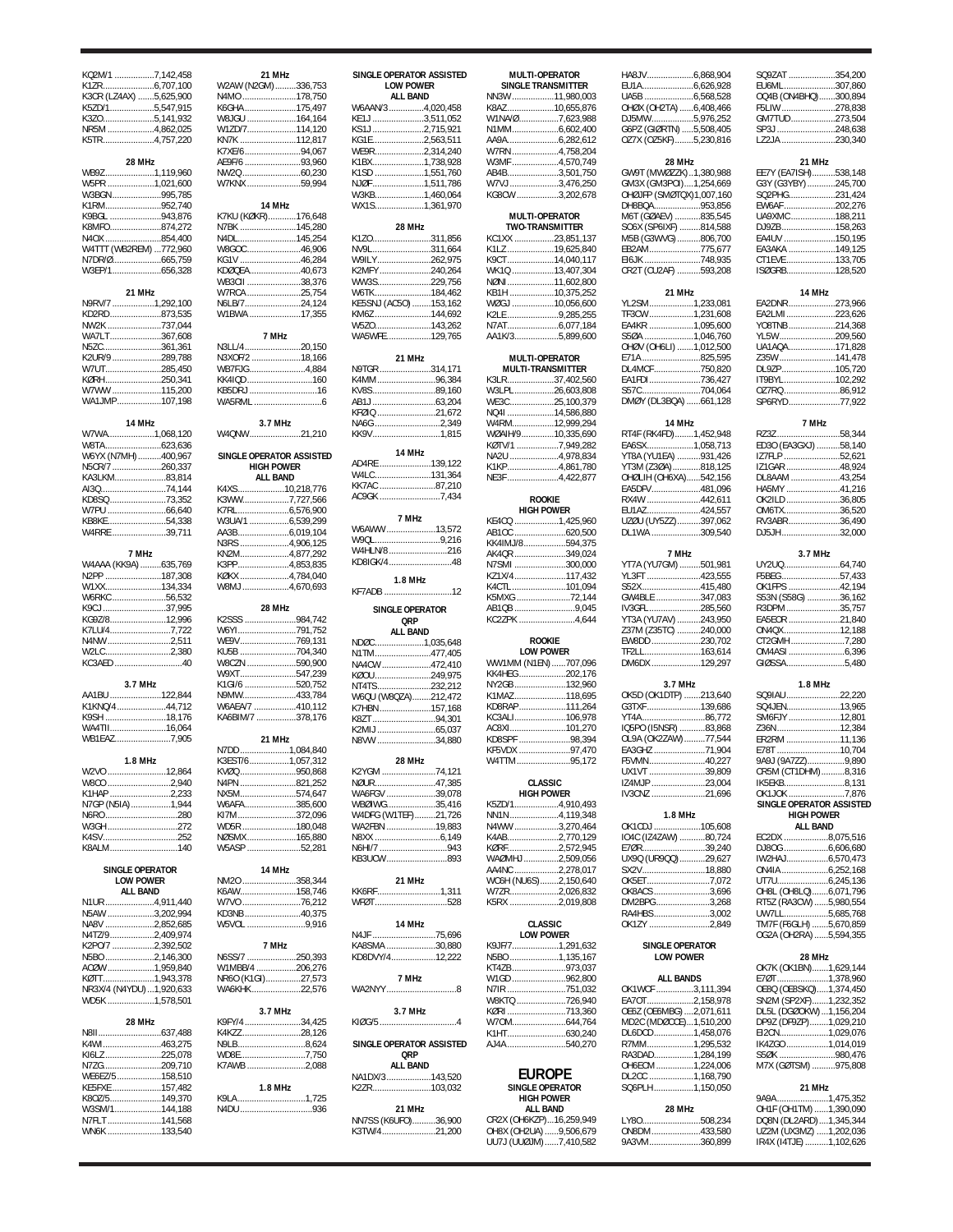| SN5X (SP5GRM)  1,078,655 | S50XX              |
|--------------------------|--------------------|
| OL7M (OK1CID)1,047,728   | YT8T               |
| OE2S (OE2VEL) 996,897    | 9A2EU              |
| YU5A (YU1EW) 911,310     | EE1A (EA1HD        |
| S50R 904,790             | <b>DK2CX</b>       |
|                          | IB1B (IW1QN        |
| 14 MHz                   | EA5AER             |
| EA7LL 1,422,175          | <b>ER3CT</b>       |
| 9A6A1,354,914            |                    |
| 9A5Y (9A7DX) 1,337,877   | $\overline{a}$     |
|                          |                    |
| OL9Z (OK2PVF) 1,082,316  | MØBJL              |
| US1I (UX2IO)826,944      | <b>IØUZF</b>       |
| II4I (IZ4ZZB) 798,252    | <b>EA4AK</b>       |
| TM4L (F8ARK) 784,890     | 9A2DQ              |
| OK1CRM706,860            | SP4DZT             |
| LZ6C (LZ1NK)705,048      | EI4GXB             |
| G2F (MØCKE)704,550       | SP9KDA             |
|                          | Z39A               |
| 7 MHz                    | EI4CF              |
| TM9R (F5FLN) 765,180     | GI4SJQ             |
| RW3DU404,352             |                    |
| RY3D 387,288             | $\overline{a}$     |
| SP3S303,639              | E74A               |
| OL5T (OK1BOA)291,924     | G8DX               |
| IT9XTP187,392            | IK4TVP             |
| DD1MAT 181,504           | <b>YU1KX (S56/</b> |
| IB3X (IV3ZXQ) 152,375    | OH2BEN             |
| Z35T 145,625             | HG5D               |
| IZ40R0145,180            | UR6IJ              |
|                          | EA1KP              |
| 3.7 MHz                  | IT9KCD             |
| SP3GEM 297,053           | DO5WW              |
| S51DX 226,829            |                    |
| YU7U 182,817             | $\mathbf{1}$       |
| IK2QPR167,895            | RZ1ZZ              |
| YTØW (YU1JW) 131,130     | S53DOS (S52        |
| SP8K (SQ8JX) 129,675     | F4FLQ              |
| EW8DJ 92,430             | UT7Y               |
| UT2PX 84,194             | OL9R               |
| EA1AZ80,556              | E74Y               |
| ҮQ5С (ҮО5ОНО) 80,003     | YT2AAA             |
|                          | EA1DAX             |
|                          |                    |
| 1.8 MHz                  | EA6LP              |
| F5UTN96,936              | <b>UA1ZLN</b>      |
| 9A5W86,994               |                    |
| 9A2AJ 77,490             | ī                  |
| SP8W77,356               | MWØEDX             |
|                          | <b>USØHZ</b>       |
| OK1T (OK1TP) 58,546      | M4D (G4ATA         |
| LZ4TL (LZ2DF)50,736      | YT8WW              |
| SP3GTS 22,880            | SP1GZF             |
| DL2SAX 19,008            | F4FFZ              |
| OH2BO9,782               | SQ6NTM             |
|                          | IZ1POA             |
| SINGLE OPERATOR ASSISTED | S57LR              |
| <b>LOW POWER</b>         | RV3ZQ              |
|                          |                    |

|  | LUW FUWLN       |  |
|--|-----------------|--|
|  | <b>ALL BAND</b> |  |

LY7Z ......................4,202,490 HA3DX (HA4XH) ....3,114,252

 $.2,522,970$ YT8T ......................2,182,188 9A2EU....................1,913,856 EE1A (EA1HDD).....1,841,060 ....<sup>.</sup>.......1,830,352<br>0........1,741,024 IB1B (IW1QN)........1,741,024 EA5AER .................1,616,160 ER3CT....................1,434,980 **28 MHz**  $0.600,972$ .546,882  $.504,431$ 9A2DQ ......................464,280 Sp<sub>3</sub>55,342  $.351,250$ .346,194 Z39A .........................324,896  $.323,988$  $.313,170$ **21 MHz** E74A .........................617,823 G8DX ........................610,680 IK4TVP......................393,621 YU1KX (S56A) ..........337,635 OH2BEN....................209,618 .199,980 UR6IJ........................193,224  $.161,304$ ..............118,769 ..104.300 **14 MHz** RZ1ZZ.......................652,729 S53DOS (S52OT)......484,068 F4FLQ .......................371,536 UT7Y.........................266,179  $.221,060$ E74Y .........................220,774 YT2AAA ......................96,717  $.92,202$ EA6LP.........................78,792 .52,208 **7 MHz**  $.208,152$  $.113,619$ .90.825  $.82,944$  $.67,310$ F4FFZ ..........................64,269 SQ6NTM .....................44,394 .43,344 35816  $.35,126$ **3.7 MHz** E74O...........................74,508 SQ9ORQ ......................42,<br>OK2RB ..........................27, OK2RB ........................27,608 YO3HOT......................25,680 SQ2NNN .....................24,354 OK1AY ........................24,000 ON3DI.........................18,846 G4FJK .........................13,924 9A2GA ..........................11, SP2GJI..........................8, **1.8 MHz** E77EZ .........................25,704 UT1AN ........................14,396 **IKØXBX** IK3SSJ............................8,<br>SP2QG............................5, SP2QG ..........................5,828 UA4NDX........................2,870 UR5VR..........................1,440 YO2AQB...........................700  $LZ1OP$ ... **SINGLE OPERATOR QRP ALL BAND** RT4W........................634,365 HG6C (HA6IAM)........593,246 UX2MF......................455,000 EA3FF........................359,161 .<br>IZ1ANK ........................315<br>RW3AI .......................263 RW3AI ......................263,444 RN4HAB.....................246,<br>SP2DNI 208 SP2DNI......................208,<br>0Z60M .....................192, OZ6OM .....................192,873  $EA2QU$ **28 MHz** G4CWH.......................99,922 R4FAD.........................76,336 SP5DDJ ......................63,791 YO8DDP......................60,684 SN5R (SP5XMU) ........60,662 US5VX ........................28,954 DF7LS.........................28,731 GJ3YHU ......................24,418 IW7EGQ ..........................23,<br>SP9GLJ .........................23, SP9GLJ. **21 MHz** ON4MW ......................67,524 YT1CS.........................61,683 I4PZP..........................54,144 YT7Z (YU7SK) ............51,207 HAØGK........................42,930 UT3EK.........................40,449 SP4LVK ......................32,<br>IZ2JPN ........................21, IZ2JPN........................21,306 DL2TM........................20,995 RA3XEV

| 174 | 14 MHz                   |
|-----|--------------------------|
| 608 | HG3M 77,700              |
| 680 |                          |
| 354 | SP3DRM32,376             |
|     |                          |
| 000 | E72NA31,623              |
| 846 | I2BPP13,728              |
| 924 | E73TTT 13,509            |
| 025 | GU4YBW4,640              |
| 200 | UA1CEC 4,200             |
|     | HB9ENI 1,305             |
|     | LA5ZTA460                |
|     |                          |
| 704 |                          |
| 396 | 7 MHz                    |
| 304 | OH4EA 30,885             |
| 904 | IZ3IBL/224,786           |
| 828 | OK1XYZ 13,020            |
| 870 | RT5R11,136               |
|     |                          |
| 440 | UX4CR 8,650              |
| 700 | SQ8MFB7,436              |
| 100 | $II7M$ 5,593             |
|     | YO9GSB3,713              |
|     | YU6DX 3,510              |
|     | DJ3GE3,403               |
|     |                          |
|     |                          |
| 365 | 3.7 MHz                  |
| 246 | OL4W (OK1IF) 13,107      |
| 000 | OH4JT1,581               |
| 161 | EA1TI 1,269              |
| 256 |                          |
| 444 | UT5DJ400                 |
| 390 |                          |
| 794 | 1.8 MHz                  |
| 873 | RA2FB756                 |
| 113 | OG4T (OH4MFA)558         |
|     |                          |
| 922 | SINGLE OPERATOR ASSISTED |
| 336 | QRP                      |
| 791 | <b>ALL BAND</b>          |
| 684 |                          |
| 662 | CT1BXT310,080            |
|     |                          |
| 954 | UX5UU274,108             |
| 731 | IZ3NVR 242,998           |
| 418 | YU1LM172,353             |
| 460 | PE2K143,675              |
| 374 | OK7CM 137,496            |
|     | PC2F 94,458              |
|     | IK1ZOF51,604             |
| 524 | R3FQ31,244               |
| 683 |                          |
| 144 | 28 MHz                   |
| 207 | HA1ZH 153,439            |
| 930 |                          |
|     | HA5BSW93,412             |
| 449 | R4FA44,073               |
| 016 | R7F022,980               |
| 306 | YT7M (YU7RL) 20,553      |
| 995 | M30PG 16,650             |
| 771 | G3SVL 14,805             |
|     | DK9ZQ 8,466              |

| 4 MHz                 | R7NA 8,056<br>ON9CC5,544            |
|-----------------------|-------------------------------------|
| 77,700                |                                     |
| 66,847                |                                     |
| 32,376                | 21 MHz                              |
| 31,623                | SQ5NBE60,135                        |
| 13,728                | SP6DVP59,241                        |
| 13,509                | EA1PS32,085                         |
| 4,640                 | IZ8EDL28,840                        |
| 4,200                 | CT2JBG16,038                        |
| 1,305                 | SQ6RMA861                           |
| 460                   | YU4VIP 798                          |
|                       |                                     |
| 7 MHz                 | 14 MHz                              |
| 30,885                | IZØFUW 97,067                       |
| 24,786                | EA2EA75,638                         |
| 13,020                | OH3BU70,585                         |
| 11,136                | DG1BHA55,860                        |
| 8,650                 | EA1HFI51,120                        |
| 7,436                 | IZ2QKG 7,650                        |
| 5,593                 |                                     |
| 3,713                 | 7 MHz                               |
| 3,510                 | IZ1DGG10,350                        |
| 3,403                 | PA9M4,794                           |
|                       | 1.8 MHz                             |
| .7 MHz                |                                     |
| F) 13,107             | 9A4AA209                            |
| 1,581                 |                                     |
|                       |                                     |
| 1,269                 |                                     |
|                       | <b>MULTI-OPERATOR</b>               |
| 660                   |                                     |
| 400                   | SINGLE TRANSMITTER                  |
| .8 MHz                | EI7M 19,962,126                     |
|                       | OM8A16,345,962                      |
| 756                   | SJ2W15,783,775                      |
| AFA)558               | 9A1P14,893,016                      |
|                       | OM7M14,875,848                      |
|                       | SN2B 13,660,452                     |
| <b>RATOR ASSISTED</b> | OK5W 12,865,728                     |
| QRP                   | IR4M12,560,910                      |
| L BAND                | 9A7A12,220,250                      |
| 675,108               | RT6A11,337,684                      |
| 310,080               |                                     |
| 274,108               | MULTI-OPERATOR                      |
| 242,998               | <b>TWO-TRANSMITTER</b>              |
| 172,353               | TM6M 23,072,088                     |
| 143,675               | RU1A 18,052,034                     |
| 137,496               | OL4A16,798,908                      |
| 94,458                | SK3W15,540,875                      |
| 51,604                | HG7T14,849,976                      |
| 31,244                | PI4DX 14,423,709                    |
|                       | DR5N 13,556,079                     |
| 28 MHz                | DLØCS 11,492,265                    |
| 153,439               | HF9Q11,209,008                      |
| 93,412                | YU5R 10,315,125                     |
| 44,073                |                                     |
| 22,980<br>RL) 20,553  | MULTI-OPERATOR<br>MULTI-TRANSMITTER |

ES9C....................39,013,828<br>DR1A 32615.320 DR1A ...................32,615,320 II9P......................24,423,180

| OT5A20,162,142   |
|------------------|
| LZ9W 20.072.872  |
| DFØHQ 19.387.046 |
| ED1R18.905.887   |
| HA3ØS 18,385.012 |
| GMØB 16.893.756  |
| LY7A12.715.910   |
|                  |

# **ROOKIE HIGH POWER**

| 9A6TKS2.566.924       |  |
|-----------------------|--|
| EA5ICU 1,273,813      |  |
| II4I (IZ4ZZB) 798,252 |  |
| SQ9KEJ706.316         |  |
| EA4GLI544.656         |  |
| IZ2USP 105.735        |  |
| OE9LWV 103.293        |  |
| IT9CLX85.522          |  |
| IZ7XVG 31.654         |  |
| IV3CNZ 21.696         |  |

**ROOKIE**

| <b>LOW POWER</b>      |  |
|-----------------------|--|
| OH6ECM 1.224.006      |  |
| SQ6PLH1,150,050       |  |
| EI3HDB 785.547        |  |
| SV1PMR776.724         |  |
| CR2R (CS8ABA) 556,742 |  |
| F4GVZ402.232          |  |
| SE3X (SA3BYC) 254,208 |  |
| IV3DDN220.324         |  |
| ER1JA210,056          |  |
| LA2NTA 207,144        |  |

# **CLASSIC**

| <b>HIGH POWER</b>       |  |  |  |  |  |  |
|-------------------------|--|--|--|--|--|--|
| OHØZ (OH6EI) 4,764,384  |  |  |  |  |  |  |
| OE3K (OE3DIA)4,562,910  |  |  |  |  |  |  |
| EA4KD 3.058.814         |  |  |  |  |  |  |
| EW2A3,015,402           |  |  |  |  |  |  |
| DK6XZ (E77XZ)2,933,496  |  |  |  |  |  |  |
| GM3F (GM4AFF) 2,829,567 |  |  |  |  |  |  |
| RM2U (RU3UR) 2,728,290  |  |  |  |  |  |  |
| DJ20V2.672.616          |  |  |  |  |  |  |
| EE3A (EA3ATM)2,594,259  |  |  |  |  |  |  |
| OH2PM 2.028.258         |  |  |  |  |  |  |

# **CLASSIC LOW POWER**

| . . <i>.</i>            |  |
|-------------------------|--|
| OE6Z (OE6MBG) 2,071,611 |  |
| MD2C (MDØCCE)1,510,200  |  |
| DL2CC 1.168.790         |  |
| DL6DCD789.537           |  |
| UA3BL 492.860           |  |
| YO4RST486.921           |  |
| OK1JOC 469.778          |  |
| UA3ABJ 445.788          |  |
|                         |  |
| DF2AJ 408.482           |  |
|                         |  |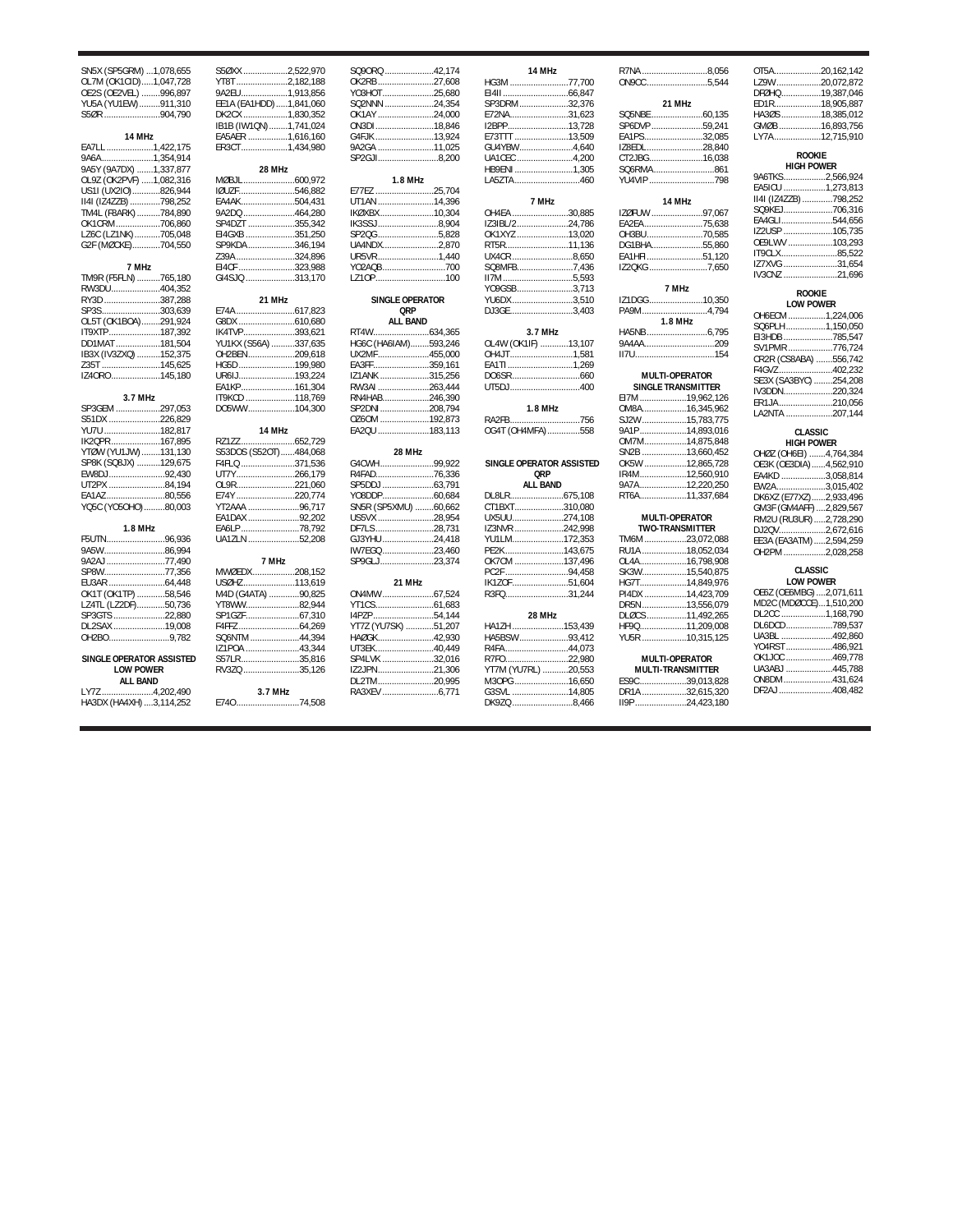# **2013 CQ WW DX SSB BAND-BY-BAND BREAKDOWN—TOP ALL BAND SCORES**

**Number groups indicate: QSOs/Zones/Countries on each band**

### **WORLD SINGLE OPERATOR ALL BAND**

## **USA TOP SINGLE OPERATOR ALL BAND**

| <b>Station</b>                          | 160                                     | 80                      | 40                                    | 20                                     | 15                                                 | 10                                                 | <b>Station</b>                | 160                 | 80                                    | 40                                    | 20                                   | 15                                                 | 10                                               |
|-----------------------------------------|-----------------------------------------|-------------------------|---------------------------------------|----------------------------------------|----------------------------------------------------|----------------------------------------------------|-------------------------------|---------------------|---------------------------------------|---------------------------------------|--------------------------------------|----------------------------------------------------|--------------------------------------------------|
| CN <sub>2R</sub>                        | 229/13/46                               | 532/18/74               | 1093/26/94                            | 1723/38/120                            |                                                    | 1213/35/126 3580/37/119                            | N2IC/5                        | 17/12/12            | 98/21/47                              | 598/30/73                             | 503/33/94                            | 1434/37/120 1688/36/126                            |                                                  |
| 8P5A                                    | 95/9/20                                 | 418/18/58               | 1387/31/103                           | 2391/38/120                            |                                                    | 2404/34/112 3431/32/105                            | N <sub>5</sub> DX             | 35/13/19            | 93/21/57                              | 618/29/81                             | 686/35/110                           |                                                    | 918/32/106 1858/36/106                           |
| CR <sub>2</sub> X                       | 178/14/44                               | 434/24/85               | 969/28/94                             | 1961/36/113                            |                                                    | 2509/36/121 3060/36/116                            | W9RE                          | 41/12/22            | 180/18/58                             | 460/31/84                             | 1023/32/122                          | 1096/35/118 1224/35/102                            |                                                  |
| VE2IM                                   | 85/7/6                                  | 542/16/71               | 1106/27/93                            | 1578/36/113<br>1039/33/97              |                                                    | 2041/36/125 2440/35/116                            | KQ2M/1                        | 0/0/0               | 37/8/23                               | 158/24/58                             | 1192/39/124                          | 1492/40/115 1818/33/98                             |                                                  |
| NH <sub>2</sub> T<br><b>P49Y</b>        | 35/10/15<br>22/7/11                     | 273/27/53<br>154/11/23  | 605/34/75<br>724/28/84                | 1800/34/108                            |                                                    | 2181/36/101 2722/39/103<br>2136/32/96 2729/30/91   | K1ZR<br>K3CR                  | 7/5/3<br>29/11/19   | 351/17/68<br>217/15/63                | 397/20/71<br>350/24/74                | 867/31/100<br>518/33/99              |                                                    | 960/32/95 1574/28/96<br>718/36/106 1322/34/116   |
| CJ3T                                    | 114/10/23                               | 575/20/65               | 652/22/77                             | 1492/35/114                            | 2025/35/120 1944/35/111                            |                                                    | K5ZD/1                        | 44/12/24            | 153/17/57                             | 198/25/71                             | 579/33/102                           |                                                    | 877/33/106 1282/31/104                           |
| ZD80                                    | 4/4/4                                   | 36/12/22                | 335/27/71                             | 1510/36/115                            |                                                    | 1337/33/113 2834/34/114                            | K3ZO                          | 7/7/6               | 90/12/41                              | 548/25/82                             | 499/31/97                            |                                                    | 1005/29/94 1131/31/96                            |
| OH8X                                    | 146/11/47                               | 346/19/71               | 621/29/83                             | 2177/32/105                            |                                                    | 1841/37/109 1455/34/102                            | *N1UR                         | 21/10/12            | 239/14/62                             | 185/24/71                             | 536/32/101                           |                                                    | 661/29/101 1327/27/101                           |
| VE3JM                                   | 140/13/26                               | 567/17/64               | 799/24/84                             | 1382/33/98                             |                                                    | 1394/34/99 1205/28/93                              | NR5M                          | 10/5/5              | 70/10/27                              | 673/30/73                             | 823/34/83                            |                                                    | 918/33/89 1117/35/101                            |
| WORLD SINGLE OPERATOR ASSISTED ALL BAND |                                         |                         |                                       |                                        |                                                    |                                                    |                               |                     | USA SINGLE OPERATOR ASSISTED ALL BAND |                                       |                                      |                                                    |                                                  |
| EF8U                                    | 12/4/12                                 | 173/16/57               | 597/26/89                             | 1819/36/122                            |                                                    | 1587/35/120 2468/37/133                            | K4XS                          | 33/16/27            | 99/23/74                              | 561/34/109                            | 1184/39/135                          |                                                    | 675/38/134 1956/37/142                           |
| UPØL                                    | 89/9/27                                 | 468/13/61               | 1339/30/110                           | 1291/37/131                            |                                                    | 919/34/123 1532/39/134                             | K3WW                          | 40/13/28            | 177/19/68                             | 276/32/98                             | 895/35/116                           |                                                    | 638/35/116 1829/35/127                           |
| A65BP                                   | 65/9/33                                 | 271/14/62               | 892/32/107                            | 1060/37/113                            |                                                    | 991/35/120 2031/37/133                             | K7RL                          | 9/6/4               | 63/18/32                              | 693/31/84                             | 542/37/117                           | 1237/36/129 1217/35/131                            |                                                  |
| K4XS<br>PX5E                            | 33/16/27<br>5/4/4                       | 99/23/74<br>59/14/37    | 561/34/109<br>254/27/79               | 1184/39/135<br>982/34/93               |                                                    | 675/38/134 1956/37/142<br>966/39/124 2682/37/141   | <b>W3UA/1</b><br>AA3B         | 22/10/19<br>30/8/20 | 111/17/67<br>215/15/67                | 446/31/92<br>243/28/91                | 562/33/114<br>739/33/120             |                                                    | 718/36/112 1486/33/125<br>599/34/118 1270/29/126 |
| *KP3Z                                   | 32/7/17                                 | 257/20/63               | 539/28/89                             | 1021/33/112                            |                                                    | 1533/36/122 1964/34/112                            | N <sub>3</sub> R <sub>S</sub> | 27/11/21            | 125/17/67                             | 193/28/80                             | 386/36/128                           |                                                    | 491/37/131 1157/35/144                           |
| VE3RA                                   | 100/10/14                               | 260/19/68               | 425/32/103                            | 559/34/124                             |                                                    | 1108/37/136 1420/34/140                            | KN2M                          | 13/7/11             | 85/16/47                              | 212/30/85                             | 657/33/109                           |                                                    | 620/33/120 1048/34/126                           |
| EC2DX                                   | 49/9/44                                 | 80/17/68                | 564/33/104                            | 1155/33/106                            |                                                    | 1017/37/111 1789/40/125                            | K3PP                          | 24/8/12             | 59/15/44                              | 143/25/67                             | 357/35/108                           |                                                    | 436/39/133 1542/36/143                           |
| K3WW                                    | 40/13/28                                | 177/19/68               | 276/32/98                             | 895/35/116                             |                                                    | 638/35/116 1829/35/127                             | KØKX                          | 6/5/5               | 73/19/44                              | 218/30/80                             | 442/38/120                           |                                                    | 609/37/128 1122/36/143                           |
| VY2TT                                   | 109/11/32                               | 191/12/42               | 113/22/69                             | 1041/35/112                            |                                                    | 1120/37/119 1516/32/11                             | W8MJ                          | 19/10/12            | 73/14/41                              | 230/28/86                             | 439/31/108                           |                                                    | 647/34/119 1197/33/131                           |
|                                         | WORLD MULTI-OPERATOR SINGLE TRANSMITTER |                         |                                       |                                        |                                                    |                                                    |                               |                     |                                       | USA MULTI-OPERATOR SINGLE TRANSMITTER |                                      |                                                    |                                                  |
| CN <sub>2</sub> AA                      | 167/16/63                               |                         | 426/22/81 1414/36/116                 | 2277/39/143                            |                                                    | 3147/38/146 3515/40/164                            | NN3W                          | 40/17/38            | 218/24/81                             | 776/33/109                            | 875/39/141                           | 1276/38/148 1811/37/152                            |                                                  |
| CR3A                                    | 110/13/49                               | 371/24/90               | 1018/33/113                           | 2366/38/152                            |                                                    | 2398/39/151 3953/40/166                            | K8AZ                          | 25/13/23            | 157/22/74                             | 539/33/110                            | 1045/40/137                          | 1161/39/136 1761/37/148                            |                                                  |
| P33W                                    | 261/13/66                               | 358/19/80               | 1500/35/121                           | 2586/40/154                            |                                                    | 2395/39/144 3148/40/156                            | W1NA/Ø                        | 30/11/28            | 139/22/81                             | 680/32/108                            | 747/37/131                           |                                                    | 806/39/130 1153/35/140                           |
| P <sub>3</sub> N                        | 228/14/68                               | 726/22/83               | 1479/34/117                           | 1972/39/144                            |                                                    | 2126/39/142 3492/40/144                            | N1MM                          | 7/6/6               | 118/14/57                             | 214/27/87                             | 932/39/132                           |                                                    | 765/36/130 1420/32/134                           |
| CQ3L<br>E17M                            | 74/9/39<br>125/12/57                    | 196/14/62               | 920/29/101<br>579/19/86 1642/37/120   | 2310/38/141<br>1184/37/140             |                                                    | 1969/38/135 3421/37/136<br>2310/40/147 3494/40/159 | AA9A<br>W7RN                  | 9/6/7<br>7/5/5      | 119/16/55<br>54/17/34                 | 388/30/92<br>743/34/95                | 491/35/113<br>475/36/118             |                                                    | 761/37/129 1473/36/143<br>610/38/129 847/37/130  |
| PJ4X                                    | 27/10/17                                | 290/24/67               | 778/33/110                            | 2078/37/133                            |                                                    | 1735/39/135 3525/35/138                            | W3MF                          | 12/7/8              | 85/13/48                              | 234/25/82                             | 439/38/120                           |                                                    | 450/32/115 1226/34/135                           |
| 3V7A                                    | 176/8/46                                |                         | 505/14/70 1328/30/100                 | 2453/37/133                            |                                                    | 1267/34/126 2351/38/133                            | AB4B                          | 12/6/10             | 82/17/45                              | 123/26/80                             | 308/32/114                           |                                                    | 445/36/130 1025/35/136                           |
| RF9C                                    | 117/12/54                               |                         | 496/20/81 1758/36/124                 | 1567/38/143                            |                                                    | 1819/39/141 1340/39/147                            | W7VJ                          | 5/5/3               | 39/20/31                              | 388/29/81                             | 364/35/114                           |                                                    | 687/37/123 595/34/113                            |
| VE3EJ                                   | 134/18/53                               |                         | 590/26/87 1070/36/118                 | 1317/39/150                            |                                                    | 1716/39/155 1811/39/155                            | KG8CW                         | 12/6/6              | 97/15/47                              | 201/26/82                             | 334/34/113                           |                                                    | 543/35/111 685/30/117                            |
|                                         |                                         |                         |                                       | WORLD MULTI-OPERATOR TWO TRANSMITTER   |                                                    |                                                    |                               |                     |                                       |                                       | USA MULTI-OPERATOR TWO TRANSMITTER   |                                                    |                                                  |
| CN3A                                    | 162/14/48                               |                         | 587/19/83 1650/34/116                 | 3395/38/151                            |                                                    | 3905/39/151 3836/40/156                            | KC1XX                         | 42/13/36            |                                       | 518/25/85 1407/35/123                 | 1782/39/149                          | 3150/40/155 2625/38/155                            |                                                  |
| UP2L                                    | 278/12/59                               | 1008/22/88              | 2193/38/126                           | 2403/39/146                            |                                                    | 3115/39/142 2492/39/137                            | K1LZ                          | 74/15/50            | 568/27/92                             | 1035/34/117                           | 1761/38/151                          | 2106/39/145 2224/39/157                            |                                                  |
| KC1XX                                   | 42/13/36                                |                         | 518/25/85 1407/35/123                 | 1782/39/149                            |                                                    | 3150/40/155 2625/38/155                            | K9CT                          | 57/15/21            | 194/20/68                             | 768/34/107                            | 999/39/137                           | 2129/40/148 2264/38/152                            |                                                  |
| TM6M                                    | 211/12/52                               |                         | 748/20/82 1376/34/111                 | 2627/40/149                            |                                                    | 3682/38/145 2725/40/153                            | WK1Q                          | 53/14/38            | 383/24/79                             | 570/32/102                            | 936/39/138                           | 1858/38/143 1993/36/141                            |                                                  |
| K1LZ<br>RU1A                            | 74/15/50<br>149/8/52                    | 957/25/101              | 568/27/92 1035/34/117<br>1661/38/126  | 1761/38/151<br>2494/40/146             |                                                    | 2106/39/145 2224/39/157<br>2501/40/139 1881/39/135 | <b>NØNI</b><br>KB1H           | 92/15/34<br>23/9/13 | 278/23/76<br>381/21/77                | 564/34/107<br>301/31/98               | 949/39/132<br>1079/37/124            | 1685/39/134 1929/33/126<br>1665/38/132 1584/34/129 |                                                  |
| TI5W                                    | 122/7/12                                | 664/23/76               | 1609/32/105                           | 1924/35/109                            |                                                    | 2947/36/133 3446/34/115                            | WØGJ                          | 50/14/18            | 210/19/65                             | 888/34/100                            | 996/38/121                           | 1308/36/138 1582/34/138                            |                                                  |
| OL4A                                    | 276/13/60                               | 954/20/89               | 1578/31/114                           | 1871/39/147                            |                                                    | 1814/39/140 2342/40/149                            | K <sub>2</sub> LE             | 14/7/8              | 232/19/71                             | 576/33/101                            | 796/36/124                           | 1657/37/133 1344/34/132                            |                                                  |
| C4A                                     | 81/8/40                                 | 328/15/69               | 1045/33/109                           | 1784/40/126                            |                                                    | 1905/38/123 2408/39/132                            | N7AT                          | 8/6/6               | 93/21/36                              | 569/31/77                             | 415/33/105                           | 1361/37/132 1248/36/136                            |                                                  |
| SK3W                                    | 243/10/53                               | 901/22/93               | 774/37/110                            | 2299/39/146                            |                                                    | 2373/38/141 1601/40/146                            | AA1K/3                        | 25/11/18            | 73/16/52                              | 181/28/76                             | 797/35/120                           | 1071/37/133 979/33/129                             |                                                  |
|                                         |                                         |                         |                                       | WORLD MULTI-OPERATOR MULTI-TRANSMITTER |                                                    |                                                    |                               |                     |                                       |                                       | USA MULTI-OPERATOR MULTI-TRANSMITTER |                                                    |                                                  |
| D <sub>4</sub> C                        | 649/23/85                               |                         | 985/30/111 2335/36/132                | 5540/40/172                            |                                                    | 5057/40/171 5114/40/172                            | K3LR                          | 489/19/69           |                                       | 999/28/100 2227/35/130                | 3346/40/169                          | 3739/40/163 3380/39/167                            |                                                  |
| HK1NA                                   | 575/17/60                               |                         | 787/26/80 2762/34/122                 | 3749/38/150                            |                                                    | 3581/38/143 5132/39/144                            | W3LPL                         | 344/18/64           |                                       | 755/27/96 1443/35/118                 | 2167/40/155                          | 2703/39/152 3106/39/161                            |                                                  |
| ES9C                                    | 1218/21/85                              | 1826/28/102 3266/39/137 |                                       | 4891/40/165                            |                                                    | 4905/40/161 3118/40/164                            | WE3C                          | 84/18/53            | 381/24/87                             | 1313/35/123                           | 2461/40/158                          | 2963/39/158 2681/38/154                            |                                                  |
| K3LR                                    | 489/19/69                               |                         | 999/28/100 2227/35/130                | 3346/40/169                            |                                                    | 3739/40/163 3380/39/167                            | <b>NO41</b>                   | 201/18/52           | 510/26/86                             | 991/34/119                            | 1788/39/144                          | 1451/38/140 1793/38/146                            |                                                  |
| PJ2T                                    | 172/12/28                               | 831/28/85               | 2331/29/117                           | 3887/37/141                            | 4308/38/133 4650/38/131                            |                                                    | W4RM                          | 75/15/33            | 250/23/78                             | 860/30/100                            | 1133/38/134                          | 2167/37/136 1674/33/134                            |                                                  |
| IG9Y                                    | 399/12/65                               |                         | 1584/28/96 2243/32/108                | 3618/39/156                            |                                                    | 2341/39/136 2984/40/150                            | WØAIH/9                       | 29/11/17            | 129/16/55                             | 361/33/93                             | 1653/38/137                          | 1323/35/130 2090/36/137                            |                                                  |
| DR <sub>1</sub> A<br>W3LPL              | 897/16/74<br>344/18/64                  | 755/27/96               | 1777/25/98 3134/39/135<br>1443/35/118 | 3844/40/163<br>2167/40/155             | 2987/40/154 3314/40/161<br>2703/39/152 3106/39/161 |                                                    | KØTV/1<br>NA2U                | 24/9/13<br>18/7/14  | 210/20/77<br>134/19/62                | 382/30/102<br>441/31/95               | 827/37/123<br>496/37/117             | 667/36/125                                         | 844/35/125 1564/32/134<br>861/30/125             |
| WE3C                                    | 84/18/53                                | 381/24/87               | 1313/35/123                           | 2461/40/158                            |                                                    | 2963/39/158 2681/38/154                            | K1KP                          | 3/3/3               | 107/14/56                             | 338/27/80                             | 636/33/97                            |                                                    | 735/30/106 1220/27/98                            |
| II9P                                    | 562/13/66                               |                         | 1176/25/93 2065/33/113                | 4105/39/148                            |                                                    | 2983/39/150 3238/40/156                            | NE3F                          | 24/9/14             | 161/16/61                             | 202/24/77                             | 457/32/113                           |                                                    | 603/36/123 1051/32/130                           |
|                                         |                                         |                         |                                       |                                        |                                                    |                                                    |                               |                     |                                       |                                       |                                      |                                                    |                                                  |
|                                         |                                         |                         |                                       |                                        |                                                    |                                                    |                               |                     |                                       |                                       |                                      |                                                    |                                                  |
|                                         |                                         |                         |                                       |                                        |                                                    |                                                    |                               |                     |                                       |                                       |                                      |                                                    |                                                  |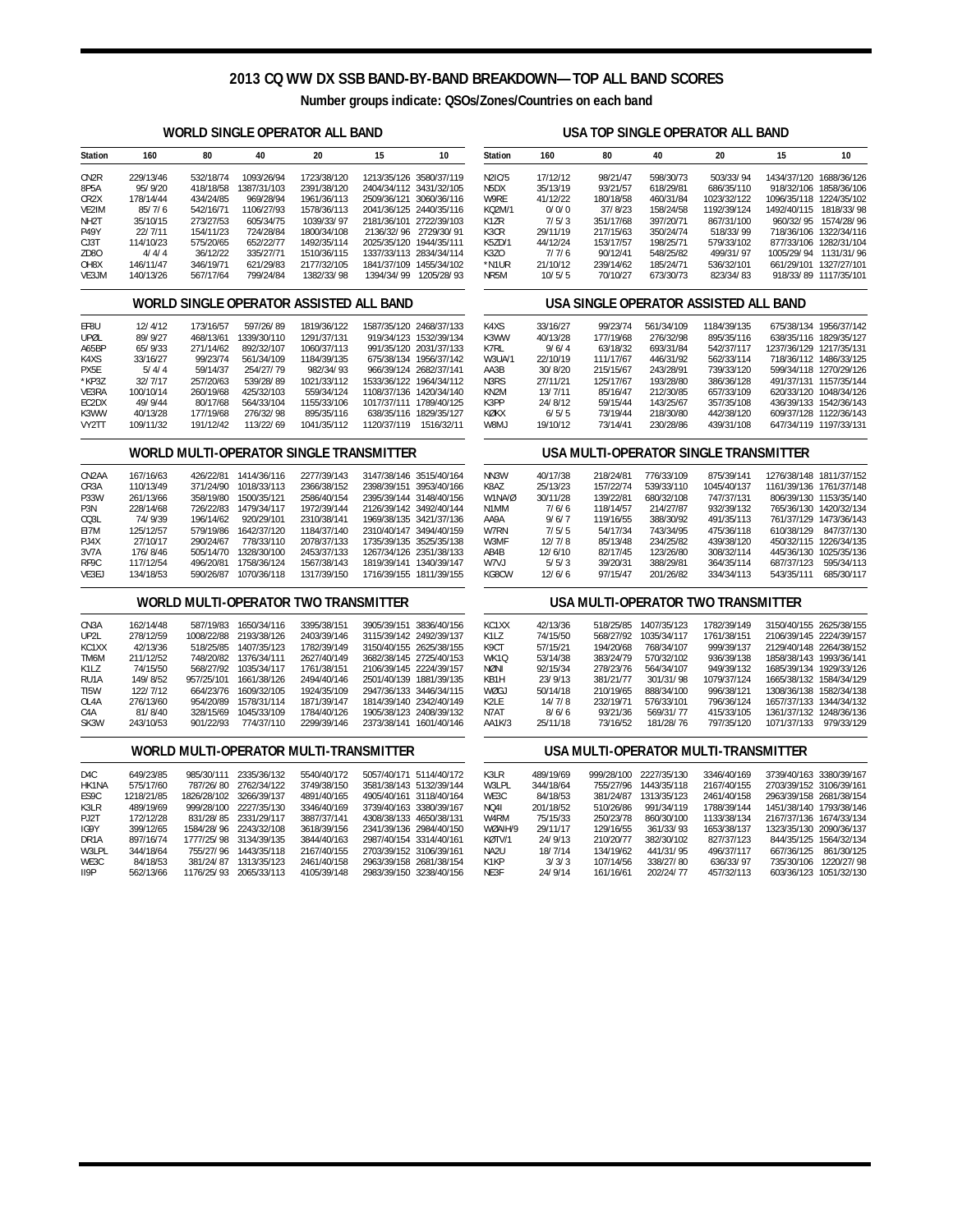| 20<br><b>Station</b><br>160<br>80<br>40<br>15<br>10<br>CR <sub>2</sub> X<br>178/14/44<br>434/24/85<br>969/28/94<br>2509/36/121 3060/36/116<br>1961/36/113<br>OH8X<br>1841/37/109 1455/34/102<br>146/11/47<br>346/19/71<br>621/29/83<br>2177/32/105<br>UU7J<br>258/12/53<br>999/29/96<br>1159/36/106<br>1126/32/92<br>1873/32/98<br>574/16/64<br>HA8JV<br>266/9/52<br>819/34/98 1605/38/101<br>494/13/59<br>870/26/85<br>1061/32/97<br>14/4/14<br>EU1A<br>412/13/54<br>761/29/89<br>694/24/82<br>1203/34/102 1614/40/131<br>121/9/40<br>884/29/82<br>UA5B<br>530/20/71<br>915/30/96<br>1259/35/101 1551/35/108<br>OHØX<br>185/12/44<br>455/17/59<br>839/29/87<br>1224/33/94<br>1159/31/98<br>1081/30/88<br>DJ5MW<br>127/9/43<br>380/15/61<br>686/27/88<br>989/34/105<br>799/30/101 1318/34/107<br>G6PZ<br>221/9/44<br>319/15/54<br>429/20/65<br>768/31/83<br>1213/35/94<br>1242/34/83<br>OZ7X<br>43/6/27<br>233/12/47<br>1226/30/81<br>1208/32/80<br>578/23/75<br>1036/24/59<br>EUROPE SINGLE OPERATOR ASSISTED ALL BAND<br>EC2DX<br>49/9/44<br>80/17/68<br>564/33/104<br>1155/33/106<br>1017/37/111 1789/40/125<br>DJ80G<br>153/10/53<br>268/17/74<br>439/33/99<br>598/38/120<br>776/39/111 1437/40/126<br>83/7/42<br>526/29/93<br>IW2HAJ<br>257/12/61<br>876/38/114<br>719/35/112 1559/40/138<br>68/5/35<br>348/32/97<br>763/35/109<br>1501/38/113<br>ON4IA<br>356/16/61<br>775/37/113<br>98/8/48<br>305/13/61<br>666/32/102<br>715/38/117<br>1045/36/127 1166/38/124<br>UT7U<br>OH8L<br>36/6/33<br>95/16/55<br>329/32/93<br>1229/37/121<br>926/38/131<br>813/40/141<br>RT5Z<br>118/8/44<br>294/16/67<br>1000/32/106<br>878/38/122<br>1253/38/137<br>718/39/136<br>113/9/52<br>UW7LL<br>475/18/74<br>889/33/104<br>893/38/126<br>873/38/132 1076/39/129<br>TM7F<br>99/7/42<br>563/16/66<br>350/21/73<br>725/32/96<br>1042/30/84<br>1555/34/92<br>OG2A<br>83/11/33<br>132/17/59<br>245/26/74<br>1309/32/110<br>1124/36/107 1018/34/118<br>EUROPE MULTI-OPERATOR SINGLE TRANSMITTER<br>579/19/86<br>2310/40/147 3494/40/159<br>EI7M<br>125/12/57<br>1642/37/120<br>1184/37/140<br>OM8A<br>235/15/67<br>521/22/95<br>1326/38/130<br>1226/40/155<br>1793/40/147 2466/39/155<br>SJ2W<br>77/13/61<br>262/23/89<br>993/37/118<br>2881/38/148<br>1910/38/138 1555/40/150<br><b>9A1P</b><br>120/14/69<br>679/20/87<br>1128/35/119<br>1357/40/149<br>1593/40/139 2616/40/156<br>OM7M<br>270/14/71<br>221/19/81<br>1608/38/130<br>1299/40/149<br>1606/40/151 1970/40/163<br>SN <sub>2</sub> B<br>184/13/64<br>373/22/82<br>1405/36/122<br>1339/39/136<br>1647/40/146 1446/40/144<br>1891/40/150 1285/40/150<br>OK5W<br>83/14/60<br>754/23/86<br>1339/38/124<br>815/40/139<br>1792/39/134 1382/40/148<br>IR4M<br>64/13/62<br>595/20/82<br>1080/37/123<br>1213/39/142<br>9A7A<br>1188/39/141 2110/40/156<br>113/11/63<br>653/17/79<br>1064/35/115<br>1303/38/141<br>491/22/79<br>RT <sub>6</sub> A<br>156/14/62<br>1274/38/122<br>1540/38/151<br>2092/39/145 1376/39/157<br>EUROPE MULTI-OPERATOR TWO TRANSMITTER<br>TM6M<br>211/12/52<br>748/20/82<br>1376/34/111<br>2627/40/149<br>3682/38/145 2725/40/153<br>RU1A<br>149/8/52<br>957/25/101<br>1661/38/126<br>2501/40/139<br>1881/39/135<br>2494/40/146<br>1814/39/140 2342/40/149<br>OL4A<br>276/13/60<br>954/20/89<br>1578/31/114<br>1871/39/147<br>SK3W<br>243/10/53<br>901/22/93<br>774/37/110<br>2299/39/146<br>2373/38/141<br>1601/40/146<br>HG7T<br>216/10/48<br>956/21/83<br>1549/38/126<br>1533/39/134<br>1967/40/140 2088/40/148<br>PI4DX<br>186/9/48<br>841/19/79<br>956/32/97<br>1544/37/121<br>1954/38/134 2728/39/136<br>229/8/53<br>1093/35/120<br>DR <sub>5N</sub><br>702/18/81<br>1531/37/139<br>1810/39/132 1665/39/140<br>247/11/60<br><b>DLØCS</b><br>755/19/78<br>1439/38/123<br>1868/38/139<br>1554/38/131<br>857/38/128<br>HF9Q<br>164/8/52<br>1675/39/125 1191/39/119<br>633/16/74<br>1510/35/120<br>1504/40/130<br>189/9/55<br>YU5R<br>920/18/72<br>986/31/100<br>757/37/126<br>1807/39/135 2233/40/133<br>EUROPE MULTI-OPERATOR MULTI-TRANSMITTER<br>ES9C<br>1218/21/85<br>1826/28/102<br>3266/39/137<br>4891/40/165<br>4905/40/161 3118/40/164<br>DR <sub>1</sub> A<br>897/16/74<br>1777/25/98<br>3134/39/135<br>3844/40/163<br>2987/40/154<br>3314/40/161<br>II9P<br>562/13/66<br>1176/25/93<br>2065/33/113<br>4105/39/148<br>2983/39/150<br>3238/40/156<br>778/12/60<br>1798/16/82<br>2579/33/114<br>2169/39/137<br>2041/39/139<br>OT5A<br>2914/38/149<br>LZ9W<br>384/10/56<br>1728/25/98<br>3466/40/158<br>2377/37/133<br>1777/39/138<br>2606/37/128<br><b>DFHQ</b><br>873/14/66<br>1732/25/98<br>2604/38/133<br>2610/40/159<br>1815/40/156 1252/39/150<br>ED1R<br>226/11/58<br>1121/23/92<br>2266/34/109<br>3430/39/145<br>2323/38/130 2289/40/128<br>662/11/63<br>1292/17/77<br>2360/38/125<br>2079/39/147<br>2383/39/142 2430/40/154<br>HA3S<br><b>GMØB</b><br>1356/19/78<br>2276/38/130 2155/38/126<br>593/13/59<br>2004/33/111<br>2237/38/131<br>495/8/50<br>966/15/71<br>2661/38/139<br>1598/38/137 1400/36/108<br>LY7A<br>1966/35/119 | EUROPE TOP SINGLE OPERATOR ALL BAND |  |  |  |  |  |  |  |  |  |
|-------------------------------------------------------------------------------------------------------------------------------------------------------------------------------------------------------------------------------------------------------------------------------------------------------------------------------------------------------------------------------------------------------------------------------------------------------------------------------------------------------------------------------------------------------------------------------------------------------------------------------------------------------------------------------------------------------------------------------------------------------------------------------------------------------------------------------------------------------------------------------------------------------------------------------------------------------------------------------------------------------------------------------------------------------------------------------------------------------------------------------------------------------------------------------------------------------------------------------------------------------------------------------------------------------------------------------------------------------------------------------------------------------------------------------------------------------------------------------------------------------------------------------------------------------------------------------------------------------------------------------------------------------------------------------------------------------------------------------------------------------------------------------------------------------------------------------------------------------------------------------------------------------------------------------------------------------------------------------------------------------------------------------------------------------------------------------------------------------------------------------------------------------------------------------------------------------------------------------------------------------------------------------------------------------------------------------------------------------------------------------------------------------------------------------------------------------------------------------------------------------------------------------------------------------------------------------------------------------------------------------------------------------------------------------------------------------------------------------------------------------------------------------------------------------------------------------------------------------------------------------------------------------------------------------------------------------------------------------------------------------------------------------------------------------------------------------------------------------------------------------------------------------------------------------------------------------------------------------------------------------------------------------------------------------------------------------------------------------------------------------------------------------------------------------------------------------------------------------------------------------------------------------------------------------------------------------------------------------------------------------------------------------------------------------------------------------------------------------------------------------------------------------------------------------------------------------------------------------------------------------------------------------------------------------------------------------------------------------------------------------------------------------------------------------------------------------------------------------------------------------------------------------------------------------------------------------------------------------------------------------------------------------------------------------------------------------------------------------------------------------------------------------------------------------------------------------------------------------------------------------------------------------------------------------------------------------------------------------------------------------------------------------------------------------------------------------------------------------------------------------------------------------------------------------------------------------------------------------------------------------------------------------------------------------------------------------------------------------------------------------------------|-------------------------------------|--|--|--|--|--|--|--|--|--|
|                                                                                                                                                                                                                                                                                                                                                                                                                                                                                                                                                                                                                                                                                                                                                                                                                                                                                                                                                                                                                                                                                                                                                                                                                                                                                                                                                                                                                                                                                                                                                                                                                                                                                                                                                                                                                                                                                                                                                                                                                                                                                                                                                                                                                                                                                                                                                                                                                                                                                                                                                                                                                                                                                                                                                                                                                                                                                                                                                                                                                                                                                                                                                                                                                                                                                                                                                                                                                                                                                                                                                                                                                                                                                                                                                                                                                                                                                                                                                                                                                                                                                                                                                                                                                                                                                                                                                                                                                                                                                                                                                                                                                                                                                                                                                                                                                                                                                                                                                                                                                   |                                     |  |  |  |  |  |  |  |  |  |
|                                                                                                                                                                                                                                                                                                                                                                                                                                                                                                                                                                                                                                                                                                                                                                                                                                                                                                                                                                                                                                                                                                                                                                                                                                                                                                                                                                                                                                                                                                                                                                                                                                                                                                                                                                                                                                                                                                                                                                                                                                                                                                                                                                                                                                                                                                                                                                                                                                                                                                                                                                                                                                                                                                                                                                                                                                                                                                                                                                                                                                                                                                                                                                                                                                                                                                                                                                                                                                                                                                                                                                                                                                                                                                                                                                                                                                                                                                                                                                                                                                                                                                                                                                                                                                                                                                                                                                                                                                                                                                                                                                                                                                                                                                                                                                                                                                                                                                                                                                                                                   |                                     |  |  |  |  |  |  |  |  |  |
|                                                                                                                                                                                                                                                                                                                                                                                                                                                                                                                                                                                                                                                                                                                                                                                                                                                                                                                                                                                                                                                                                                                                                                                                                                                                                                                                                                                                                                                                                                                                                                                                                                                                                                                                                                                                                                                                                                                                                                                                                                                                                                                                                                                                                                                                                                                                                                                                                                                                                                                                                                                                                                                                                                                                                                                                                                                                                                                                                                                                                                                                                                                                                                                                                                                                                                                                                                                                                                                                                                                                                                                                                                                                                                                                                                                                                                                                                                                                                                                                                                                                                                                                                                                                                                                                                                                                                                                                                                                                                                                                                                                                                                                                                                                                                                                                                                                                                                                                                                                                                   |                                     |  |  |  |  |  |  |  |  |  |
|                                                                                                                                                                                                                                                                                                                                                                                                                                                                                                                                                                                                                                                                                                                                                                                                                                                                                                                                                                                                                                                                                                                                                                                                                                                                                                                                                                                                                                                                                                                                                                                                                                                                                                                                                                                                                                                                                                                                                                                                                                                                                                                                                                                                                                                                                                                                                                                                                                                                                                                                                                                                                                                                                                                                                                                                                                                                                                                                                                                                                                                                                                                                                                                                                                                                                                                                                                                                                                                                                                                                                                                                                                                                                                                                                                                                                                                                                                                                                                                                                                                                                                                                                                                                                                                                                                                                                                                                                                                                                                                                                                                                                                                                                                                                                                                                                                                                                                                                                                                                                   |                                     |  |  |  |  |  |  |  |  |  |
|                                                                                                                                                                                                                                                                                                                                                                                                                                                                                                                                                                                                                                                                                                                                                                                                                                                                                                                                                                                                                                                                                                                                                                                                                                                                                                                                                                                                                                                                                                                                                                                                                                                                                                                                                                                                                                                                                                                                                                                                                                                                                                                                                                                                                                                                                                                                                                                                                                                                                                                                                                                                                                                                                                                                                                                                                                                                                                                                                                                                                                                                                                                                                                                                                                                                                                                                                                                                                                                                                                                                                                                                                                                                                                                                                                                                                                                                                                                                                                                                                                                                                                                                                                                                                                                                                                                                                                                                                                                                                                                                                                                                                                                                                                                                                                                                                                                                                                                                                                                                                   |                                     |  |  |  |  |  |  |  |  |  |
|                                                                                                                                                                                                                                                                                                                                                                                                                                                                                                                                                                                                                                                                                                                                                                                                                                                                                                                                                                                                                                                                                                                                                                                                                                                                                                                                                                                                                                                                                                                                                                                                                                                                                                                                                                                                                                                                                                                                                                                                                                                                                                                                                                                                                                                                                                                                                                                                                                                                                                                                                                                                                                                                                                                                                                                                                                                                                                                                                                                                                                                                                                                                                                                                                                                                                                                                                                                                                                                                                                                                                                                                                                                                                                                                                                                                                                                                                                                                                                                                                                                                                                                                                                                                                                                                                                                                                                                                                                                                                                                                                                                                                                                                                                                                                                                                                                                                                                                                                                                                                   |                                     |  |  |  |  |  |  |  |  |  |
|                                                                                                                                                                                                                                                                                                                                                                                                                                                                                                                                                                                                                                                                                                                                                                                                                                                                                                                                                                                                                                                                                                                                                                                                                                                                                                                                                                                                                                                                                                                                                                                                                                                                                                                                                                                                                                                                                                                                                                                                                                                                                                                                                                                                                                                                                                                                                                                                                                                                                                                                                                                                                                                                                                                                                                                                                                                                                                                                                                                                                                                                                                                                                                                                                                                                                                                                                                                                                                                                                                                                                                                                                                                                                                                                                                                                                                                                                                                                                                                                                                                                                                                                                                                                                                                                                                                                                                                                                                                                                                                                                                                                                                                                                                                                                                                                                                                                                                                                                                                                                   |                                     |  |  |  |  |  |  |  |  |  |
|                                                                                                                                                                                                                                                                                                                                                                                                                                                                                                                                                                                                                                                                                                                                                                                                                                                                                                                                                                                                                                                                                                                                                                                                                                                                                                                                                                                                                                                                                                                                                                                                                                                                                                                                                                                                                                                                                                                                                                                                                                                                                                                                                                                                                                                                                                                                                                                                                                                                                                                                                                                                                                                                                                                                                                                                                                                                                                                                                                                                                                                                                                                                                                                                                                                                                                                                                                                                                                                                                                                                                                                                                                                                                                                                                                                                                                                                                                                                                                                                                                                                                                                                                                                                                                                                                                                                                                                                                                                                                                                                                                                                                                                                                                                                                                                                                                                                                                                                                                                                                   |                                     |  |  |  |  |  |  |  |  |  |
|                                                                                                                                                                                                                                                                                                                                                                                                                                                                                                                                                                                                                                                                                                                                                                                                                                                                                                                                                                                                                                                                                                                                                                                                                                                                                                                                                                                                                                                                                                                                                                                                                                                                                                                                                                                                                                                                                                                                                                                                                                                                                                                                                                                                                                                                                                                                                                                                                                                                                                                                                                                                                                                                                                                                                                                                                                                                                                                                                                                                                                                                                                                                                                                                                                                                                                                                                                                                                                                                                                                                                                                                                                                                                                                                                                                                                                                                                                                                                                                                                                                                                                                                                                                                                                                                                                                                                                                                                                                                                                                                                                                                                                                                                                                                                                                                                                                                                                                                                                                                                   |                                     |  |  |  |  |  |  |  |  |  |
|                                                                                                                                                                                                                                                                                                                                                                                                                                                                                                                                                                                                                                                                                                                                                                                                                                                                                                                                                                                                                                                                                                                                                                                                                                                                                                                                                                                                                                                                                                                                                                                                                                                                                                                                                                                                                                                                                                                                                                                                                                                                                                                                                                                                                                                                                                                                                                                                                                                                                                                                                                                                                                                                                                                                                                                                                                                                                                                                                                                                                                                                                                                                                                                                                                                                                                                                                                                                                                                                                                                                                                                                                                                                                                                                                                                                                                                                                                                                                                                                                                                                                                                                                                                                                                                                                                                                                                                                                                                                                                                                                                                                                                                                                                                                                                                                                                                                                                                                                                                                                   |                                     |  |  |  |  |  |  |  |  |  |
|                                                                                                                                                                                                                                                                                                                                                                                                                                                                                                                                                                                                                                                                                                                                                                                                                                                                                                                                                                                                                                                                                                                                                                                                                                                                                                                                                                                                                                                                                                                                                                                                                                                                                                                                                                                                                                                                                                                                                                                                                                                                                                                                                                                                                                                                                                                                                                                                                                                                                                                                                                                                                                                                                                                                                                                                                                                                                                                                                                                                                                                                                                                                                                                                                                                                                                                                                                                                                                                                                                                                                                                                                                                                                                                                                                                                                                                                                                                                                                                                                                                                                                                                                                                                                                                                                                                                                                                                                                                                                                                                                                                                                                                                                                                                                                                                                                                                                                                                                                                                                   |                                     |  |  |  |  |  |  |  |  |  |
|                                                                                                                                                                                                                                                                                                                                                                                                                                                                                                                                                                                                                                                                                                                                                                                                                                                                                                                                                                                                                                                                                                                                                                                                                                                                                                                                                                                                                                                                                                                                                                                                                                                                                                                                                                                                                                                                                                                                                                                                                                                                                                                                                                                                                                                                                                                                                                                                                                                                                                                                                                                                                                                                                                                                                                                                                                                                                                                                                                                                                                                                                                                                                                                                                                                                                                                                                                                                                                                                                                                                                                                                                                                                                                                                                                                                                                                                                                                                                                                                                                                                                                                                                                                                                                                                                                                                                                                                                                                                                                                                                                                                                                                                                                                                                                                                                                                                                                                                                                                                                   |                                     |  |  |  |  |  |  |  |  |  |
|                                                                                                                                                                                                                                                                                                                                                                                                                                                                                                                                                                                                                                                                                                                                                                                                                                                                                                                                                                                                                                                                                                                                                                                                                                                                                                                                                                                                                                                                                                                                                                                                                                                                                                                                                                                                                                                                                                                                                                                                                                                                                                                                                                                                                                                                                                                                                                                                                                                                                                                                                                                                                                                                                                                                                                                                                                                                                                                                                                                                                                                                                                                                                                                                                                                                                                                                                                                                                                                                                                                                                                                                                                                                                                                                                                                                                                                                                                                                                                                                                                                                                                                                                                                                                                                                                                                                                                                                                                                                                                                                                                                                                                                                                                                                                                                                                                                                                                                                                                                                                   |                                     |  |  |  |  |  |  |  |  |  |
|                                                                                                                                                                                                                                                                                                                                                                                                                                                                                                                                                                                                                                                                                                                                                                                                                                                                                                                                                                                                                                                                                                                                                                                                                                                                                                                                                                                                                                                                                                                                                                                                                                                                                                                                                                                                                                                                                                                                                                                                                                                                                                                                                                                                                                                                                                                                                                                                                                                                                                                                                                                                                                                                                                                                                                                                                                                                                                                                                                                                                                                                                                                                                                                                                                                                                                                                                                                                                                                                                                                                                                                                                                                                                                                                                                                                                                                                                                                                                                                                                                                                                                                                                                                                                                                                                                                                                                                                                                                                                                                                                                                                                                                                                                                                                                                                                                                                                                                                                                                                                   |                                     |  |  |  |  |  |  |  |  |  |
|                                                                                                                                                                                                                                                                                                                                                                                                                                                                                                                                                                                                                                                                                                                                                                                                                                                                                                                                                                                                                                                                                                                                                                                                                                                                                                                                                                                                                                                                                                                                                                                                                                                                                                                                                                                                                                                                                                                                                                                                                                                                                                                                                                                                                                                                                                                                                                                                                                                                                                                                                                                                                                                                                                                                                                                                                                                                                                                                                                                                                                                                                                                                                                                                                                                                                                                                                                                                                                                                                                                                                                                                                                                                                                                                                                                                                                                                                                                                                                                                                                                                                                                                                                                                                                                                                                                                                                                                                                                                                                                                                                                                                                                                                                                                                                                                                                                                                                                                                                                                                   |                                     |  |  |  |  |  |  |  |  |  |
|                                                                                                                                                                                                                                                                                                                                                                                                                                                                                                                                                                                                                                                                                                                                                                                                                                                                                                                                                                                                                                                                                                                                                                                                                                                                                                                                                                                                                                                                                                                                                                                                                                                                                                                                                                                                                                                                                                                                                                                                                                                                                                                                                                                                                                                                                                                                                                                                                                                                                                                                                                                                                                                                                                                                                                                                                                                                                                                                                                                                                                                                                                                                                                                                                                                                                                                                                                                                                                                                                                                                                                                                                                                                                                                                                                                                                                                                                                                                                                                                                                                                                                                                                                                                                                                                                                                                                                                                                                                                                                                                                                                                                                                                                                                                                                                                                                                                                                                                                                                                                   |                                     |  |  |  |  |  |  |  |  |  |
|                                                                                                                                                                                                                                                                                                                                                                                                                                                                                                                                                                                                                                                                                                                                                                                                                                                                                                                                                                                                                                                                                                                                                                                                                                                                                                                                                                                                                                                                                                                                                                                                                                                                                                                                                                                                                                                                                                                                                                                                                                                                                                                                                                                                                                                                                                                                                                                                                                                                                                                                                                                                                                                                                                                                                                                                                                                                                                                                                                                                                                                                                                                                                                                                                                                                                                                                                                                                                                                                                                                                                                                                                                                                                                                                                                                                                                                                                                                                                                                                                                                                                                                                                                                                                                                                                                                                                                                                                                                                                                                                                                                                                                                                                                                                                                                                                                                                                                                                                                                                                   |                                     |  |  |  |  |  |  |  |  |  |
|                                                                                                                                                                                                                                                                                                                                                                                                                                                                                                                                                                                                                                                                                                                                                                                                                                                                                                                                                                                                                                                                                                                                                                                                                                                                                                                                                                                                                                                                                                                                                                                                                                                                                                                                                                                                                                                                                                                                                                                                                                                                                                                                                                                                                                                                                                                                                                                                                                                                                                                                                                                                                                                                                                                                                                                                                                                                                                                                                                                                                                                                                                                                                                                                                                                                                                                                                                                                                                                                                                                                                                                                                                                                                                                                                                                                                                                                                                                                                                                                                                                                                                                                                                                                                                                                                                                                                                                                                                                                                                                                                                                                                                                                                                                                                                                                                                                                                                                                                                                                                   |                                     |  |  |  |  |  |  |  |  |  |
|                                                                                                                                                                                                                                                                                                                                                                                                                                                                                                                                                                                                                                                                                                                                                                                                                                                                                                                                                                                                                                                                                                                                                                                                                                                                                                                                                                                                                                                                                                                                                                                                                                                                                                                                                                                                                                                                                                                                                                                                                                                                                                                                                                                                                                                                                                                                                                                                                                                                                                                                                                                                                                                                                                                                                                                                                                                                                                                                                                                                                                                                                                                                                                                                                                                                                                                                                                                                                                                                                                                                                                                                                                                                                                                                                                                                                                                                                                                                                                                                                                                                                                                                                                                                                                                                                                                                                                                                                                                                                                                                                                                                                                                                                                                                                                                                                                                                                                                                                                                                                   |                                     |  |  |  |  |  |  |  |  |  |
|                                                                                                                                                                                                                                                                                                                                                                                                                                                                                                                                                                                                                                                                                                                                                                                                                                                                                                                                                                                                                                                                                                                                                                                                                                                                                                                                                                                                                                                                                                                                                                                                                                                                                                                                                                                                                                                                                                                                                                                                                                                                                                                                                                                                                                                                                                                                                                                                                                                                                                                                                                                                                                                                                                                                                                                                                                                                                                                                                                                                                                                                                                                                                                                                                                                                                                                                                                                                                                                                                                                                                                                                                                                                                                                                                                                                                                                                                                                                                                                                                                                                                                                                                                                                                                                                                                                                                                                                                                                                                                                                                                                                                                                                                                                                                                                                                                                                                                                                                                                                                   |                                     |  |  |  |  |  |  |  |  |  |
|                                                                                                                                                                                                                                                                                                                                                                                                                                                                                                                                                                                                                                                                                                                                                                                                                                                                                                                                                                                                                                                                                                                                                                                                                                                                                                                                                                                                                                                                                                                                                                                                                                                                                                                                                                                                                                                                                                                                                                                                                                                                                                                                                                                                                                                                                                                                                                                                                                                                                                                                                                                                                                                                                                                                                                                                                                                                                                                                                                                                                                                                                                                                                                                                                                                                                                                                                                                                                                                                                                                                                                                                                                                                                                                                                                                                                                                                                                                                                                                                                                                                                                                                                                                                                                                                                                                                                                                                                                                                                                                                                                                                                                                                                                                                                                                                                                                                                                                                                                                                                   |                                     |  |  |  |  |  |  |  |  |  |
|                                                                                                                                                                                                                                                                                                                                                                                                                                                                                                                                                                                                                                                                                                                                                                                                                                                                                                                                                                                                                                                                                                                                                                                                                                                                                                                                                                                                                                                                                                                                                                                                                                                                                                                                                                                                                                                                                                                                                                                                                                                                                                                                                                                                                                                                                                                                                                                                                                                                                                                                                                                                                                                                                                                                                                                                                                                                                                                                                                                                                                                                                                                                                                                                                                                                                                                                                                                                                                                                                                                                                                                                                                                                                                                                                                                                                                                                                                                                                                                                                                                                                                                                                                                                                                                                                                                                                                                                                                                                                                                                                                                                                                                                                                                                                                                                                                                                                                                                                                                                                   |                                     |  |  |  |  |  |  |  |  |  |
|                                                                                                                                                                                                                                                                                                                                                                                                                                                                                                                                                                                                                                                                                                                                                                                                                                                                                                                                                                                                                                                                                                                                                                                                                                                                                                                                                                                                                                                                                                                                                                                                                                                                                                                                                                                                                                                                                                                                                                                                                                                                                                                                                                                                                                                                                                                                                                                                                                                                                                                                                                                                                                                                                                                                                                                                                                                                                                                                                                                                                                                                                                                                                                                                                                                                                                                                                                                                                                                                                                                                                                                                                                                                                                                                                                                                                                                                                                                                                                                                                                                                                                                                                                                                                                                                                                                                                                                                                                                                                                                                                                                                                                                                                                                                                                                                                                                                                                                                                                                                                   |                                     |  |  |  |  |  |  |  |  |  |
|                                                                                                                                                                                                                                                                                                                                                                                                                                                                                                                                                                                                                                                                                                                                                                                                                                                                                                                                                                                                                                                                                                                                                                                                                                                                                                                                                                                                                                                                                                                                                                                                                                                                                                                                                                                                                                                                                                                                                                                                                                                                                                                                                                                                                                                                                                                                                                                                                                                                                                                                                                                                                                                                                                                                                                                                                                                                                                                                                                                                                                                                                                                                                                                                                                                                                                                                                                                                                                                                                                                                                                                                                                                                                                                                                                                                                                                                                                                                                                                                                                                                                                                                                                                                                                                                                                                                                                                                                                                                                                                                                                                                                                                                                                                                                                                                                                                                                                                                                                                                                   |                                     |  |  |  |  |  |  |  |  |  |
|                                                                                                                                                                                                                                                                                                                                                                                                                                                                                                                                                                                                                                                                                                                                                                                                                                                                                                                                                                                                                                                                                                                                                                                                                                                                                                                                                                                                                                                                                                                                                                                                                                                                                                                                                                                                                                                                                                                                                                                                                                                                                                                                                                                                                                                                                                                                                                                                                                                                                                                                                                                                                                                                                                                                                                                                                                                                                                                                                                                                                                                                                                                                                                                                                                                                                                                                                                                                                                                                                                                                                                                                                                                                                                                                                                                                                                                                                                                                                                                                                                                                                                                                                                                                                                                                                                                                                                                                                                                                                                                                                                                                                                                                                                                                                                                                                                                                                                                                                                                                                   |                                     |  |  |  |  |  |  |  |  |  |
|                                                                                                                                                                                                                                                                                                                                                                                                                                                                                                                                                                                                                                                                                                                                                                                                                                                                                                                                                                                                                                                                                                                                                                                                                                                                                                                                                                                                                                                                                                                                                                                                                                                                                                                                                                                                                                                                                                                                                                                                                                                                                                                                                                                                                                                                                                                                                                                                                                                                                                                                                                                                                                                                                                                                                                                                                                                                                                                                                                                                                                                                                                                                                                                                                                                                                                                                                                                                                                                                                                                                                                                                                                                                                                                                                                                                                                                                                                                                                                                                                                                                                                                                                                                                                                                                                                                                                                                                                                                                                                                                                                                                                                                                                                                                                                                                                                                                                                                                                                                                                   |                                     |  |  |  |  |  |  |  |  |  |
|                                                                                                                                                                                                                                                                                                                                                                                                                                                                                                                                                                                                                                                                                                                                                                                                                                                                                                                                                                                                                                                                                                                                                                                                                                                                                                                                                                                                                                                                                                                                                                                                                                                                                                                                                                                                                                                                                                                                                                                                                                                                                                                                                                                                                                                                                                                                                                                                                                                                                                                                                                                                                                                                                                                                                                                                                                                                                                                                                                                                                                                                                                                                                                                                                                                                                                                                                                                                                                                                                                                                                                                                                                                                                                                                                                                                                                                                                                                                                                                                                                                                                                                                                                                                                                                                                                                                                                                                                                                                                                                                                                                                                                                                                                                                                                                                                                                                                                                                                                                                                   |                                     |  |  |  |  |  |  |  |  |  |
|                                                                                                                                                                                                                                                                                                                                                                                                                                                                                                                                                                                                                                                                                                                                                                                                                                                                                                                                                                                                                                                                                                                                                                                                                                                                                                                                                                                                                                                                                                                                                                                                                                                                                                                                                                                                                                                                                                                                                                                                                                                                                                                                                                                                                                                                                                                                                                                                                                                                                                                                                                                                                                                                                                                                                                                                                                                                                                                                                                                                                                                                                                                                                                                                                                                                                                                                                                                                                                                                                                                                                                                                                                                                                                                                                                                                                                                                                                                                                                                                                                                                                                                                                                                                                                                                                                                                                                                                                                                                                                                                                                                                                                                                                                                                                                                                                                                                                                                                                                                                                   |                                     |  |  |  |  |  |  |  |  |  |
|                                                                                                                                                                                                                                                                                                                                                                                                                                                                                                                                                                                                                                                                                                                                                                                                                                                                                                                                                                                                                                                                                                                                                                                                                                                                                                                                                                                                                                                                                                                                                                                                                                                                                                                                                                                                                                                                                                                                                                                                                                                                                                                                                                                                                                                                                                                                                                                                                                                                                                                                                                                                                                                                                                                                                                                                                                                                                                                                                                                                                                                                                                                                                                                                                                                                                                                                                                                                                                                                                                                                                                                                                                                                                                                                                                                                                                                                                                                                                                                                                                                                                                                                                                                                                                                                                                                                                                                                                                                                                                                                                                                                                                                                                                                                                                                                                                                                                                                                                                                                                   |                                     |  |  |  |  |  |  |  |  |  |
|                                                                                                                                                                                                                                                                                                                                                                                                                                                                                                                                                                                                                                                                                                                                                                                                                                                                                                                                                                                                                                                                                                                                                                                                                                                                                                                                                                                                                                                                                                                                                                                                                                                                                                                                                                                                                                                                                                                                                                                                                                                                                                                                                                                                                                                                                                                                                                                                                                                                                                                                                                                                                                                                                                                                                                                                                                                                                                                                                                                                                                                                                                                                                                                                                                                                                                                                                                                                                                                                                                                                                                                                                                                                                                                                                                                                                                                                                                                                                                                                                                                                                                                                                                                                                                                                                                                                                                                                                                                                                                                                                                                                                                                                                                                                                                                                                                                                                                                                                                                                                   |                                     |  |  |  |  |  |  |  |  |  |
|                                                                                                                                                                                                                                                                                                                                                                                                                                                                                                                                                                                                                                                                                                                                                                                                                                                                                                                                                                                                                                                                                                                                                                                                                                                                                                                                                                                                                                                                                                                                                                                                                                                                                                                                                                                                                                                                                                                                                                                                                                                                                                                                                                                                                                                                                                                                                                                                                                                                                                                                                                                                                                                                                                                                                                                                                                                                                                                                                                                                                                                                                                                                                                                                                                                                                                                                                                                                                                                                                                                                                                                                                                                                                                                                                                                                                                                                                                                                                                                                                                                                                                                                                                                                                                                                                                                                                                                                                                                                                                                                                                                                                                                                                                                                                                                                                                                                                                                                                                                                                   |                                     |  |  |  |  |  |  |  |  |  |
|                                                                                                                                                                                                                                                                                                                                                                                                                                                                                                                                                                                                                                                                                                                                                                                                                                                                                                                                                                                                                                                                                                                                                                                                                                                                                                                                                                                                                                                                                                                                                                                                                                                                                                                                                                                                                                                                                                                                                                                                                                                                                                                                                                                                                                                                                                                                                                                                                                                                                                                                                                                                                                                                                                                                                                                                                                                                                                                                                                                                                                                                                                                                                                                                                                                                                                                                                                                                                                                                                                                                                                                                                                                                                                                                                                                                                                                                                                                                                                                                                                                                                                                                                                                                                                                                                                                                                                                                                                                                                                                                                                                                                                                                                                                                                                                                                                                                                                                                                                                                                   |                                     |  |  |  |  |  |  |  |  |  |
|                                                                                                                                                                                                                                                                                                                                                                                                                                                                                                                                                                                                                                                                                                                                                                                                                                                                                                                                                                                                                                                                                                                                                                                                                                                                                                                                                                                                                                                                                                                                                                                                                                                                                                                                                                                                                                                                                                                                                                                                                                                                                                                                                                                                                                                                                                                                                                                                                                                                                                                                                                                                                                                                                                                                                                                                                                                                                                                                                                                                                                                                                                                                                                                                                                                                                                                                                                                                                                                                                                                                                                                                                                                                                                                                                                                                                                                                                                                                                                                                                                                                                                                                                                                                                                                                                                                                                                                                                                                                                                                                                                                                                                                                                                                                                                                                                                                                                                                                                                                                                   |                                     |  |  |  |  |  |  |  |  |  |
|                                                                                                                                                                                                                                                                                                                                                                                                                                                                                                                                                                                                                                                                                                                                                                                                                                                                                                                                                                                                                                                                                                                                                                                                                                                                                                                                                                                                                                                                                                                                                                                                                                                                                                                                                                                                                                                                                                                                                                                                                                                                                                                                                                                                                                                                                                                                                                                                                                                                                                                                                                                                                                                                                                                                                                                                                                                                                                                                                                                                                                                                                                                                                                                                                                                                                                                                                                                                                                                                                                                                                                                                                                                                                                                                                                                                                                                                                                                                                                                                                                                                                                                                                                                                                                                                                                                                                                                                                                                                                                                                                                                                                                                                                                                                                                                                                                                                                                                                                                                                                   |                                     |  |  |  |  |  |  |  |  |  |
|                                                                                                                                                                                                                                                                                                                                                                                                                                                                                                                                                                                                                                                                                                                                                                                                                                                                                                                                                                                                                                                                                                                                                                                                                                                                                                                                                                                                                                                                                                                                                                                                                                                                                                                                                                                                                                                                                                                                                                                                                                                                                                                                                                                                                                                                                                                                                                                                                                                                                                                                                                                                                                                                                                                                                                                                                                                                                                                                                                                                                                                                                                                                                                                                                                                                                                                                                                                                                                                                                                                                                                                                                                                                                                                                                                                                                                                                                                                                                                                                                                                                                                                                                                                                                                                                                                                                                                                                                                                                                                                                                                                                                                                                                                                                                                                                                                                                                                                                                                                                                   |                                     |  |  |  |  |  |  |  |  |  |
|                                                                                                                                                                                                                                                                                                                                                                                                                                                                                                                                                                                                                                                                                                                                                                                                                                                                                                                                                                                                                                                                                                                                                                                                                                                                                                                                                                                                                                                                                                                                                                                                                                                                                                                                                                                                                                                                                                                                                                                                                                                                                                                                                                                                                                                                                                                                                                                                                                                                                                                                                                                                                                                                                                                                                                                                                                                                                                                                                                                                                                                                                                                                                                                                                                                                                                                                                                                                                                                                                                                                                                                                                                                                                                                                                                                                                                                                                                                                                                                                                                                                                                                                                                                                                                                                                                                                                                                                                                                                                                                                                                                                                                                                                                                                                                                                                                                                                                                                                                                                                   |                                     |  |  |  |  |  |  |  |  |  |
|                                                                                                                                                                                                                                                                                                                                                                                                                                                                                                                                                                                                                                                                                                                                                                                                                                                                                                                                                                                                                                                                                                                                                                                                                                                                                                                                                                                                                                                                                                                                                                                                                                                                                                                                                                                                                                                                                                                                                                                                                                                                                                                                                                                                                                                                                                                                                                                                                                                                                                                                                                                                                                                                                                                                                                                                                                                                                                                                                                                                                                                                                                                                                                                                                                                                                                                                                                                                                                                                                                                                                                                                                                                                                                                                                                                                                                                                                                                                                                                                                                                                                                                                                                                                                                                                                                                                                                                                                                                                                                                                                                                                                                                                                                                                                                                                                                                                                                                                                                                                                   |                                     |  |  |  |  |  |  |  |  |  |
|                                                                                                                                                                                                                                                                                                                                                                                                                                                                                                                                                                                                                                                                                                                                                                                                                                                                                                                                                                                                                                                                                                                                                                                                                                                                                                                                                                                                                                                                                                                                                                                                                                                                                                                                                                                                                                                                                                                                                                                                                                                                                                                                                                                                                                                                                                                                                                                                                                                                                                                                                                                                                                                                                                                                                                                                                                                                                                                                                                                                                                                                                                                                                                                                                                                                                                                                                                                                                                                                                                                                                                                                                                                                                                                                                                                                                                                                                                                                                                                                                                                                                                                                                                                                                                                                                                                                                                                                                                                                                                                                                                                                                                                                                                                                                                                                                                                                                                                                                                                                                   |                                     |  |  |  |  |  |  |  |  |  |
|                                                                                                                                                                                                                                                                                                                                                                                                                                                                                                                                                                                                                                                                                                                                                                                                                                                                                                                                                                                                                                                                                                                                                                                                                                                                                                                                                                                                                                                                                                                                                                                                                                                                                                                                                                                                                                                                                                                                                                                                                                                                                                                                                                                                                                                                                                                                                                                                                                                                                                                                                                                                                                                                                                                                                                                                                                                                                                                                                                                                                                                                                                                                                                                                                                                                                                                                                                                                                                                                                                                                                                                                                                                                                                                                                                                                                                                                                                                                                                                                                                                                                                                                                                                                                                                                                                                                                                                                                                                                                                                                                                                                                                                                                                                                                                                                                                                                                                                                                                                                                   |                                     |  |  |  |  |  |  |  |  |  |
|                                                                                                                                                                                                                                                                                                                                                                                                                                                                                                                                                                                                                                                                                                                                                                                                                                                                                                                                                                                                                                                                                                                                                                                                                                                                                                                                                                                                                                                                                                                                                                                                                                                                                                                                                                                                                                                                                                                                                                                                                                                                                                                                                                                                                                                                                                                                                                                                                                                                                                                                                                                                                                                                                                                                                                                                                                                                                                                                                                                                                                                                                                                                                                                                                                                                                                                                                                                                                                                                                                                                                                                                                                                                                                                                                                                                                                                                                                                                                                                                                                                                                                                                                                                                                                                                                                                                                                                                                                                                                                                                                                                                                                                                                                                                                                                                                                                                                                                                                                                                                   |                                     |  |  |  |  |  |  |  |  |  |
|                                                                                                                                                                                                                                                                                                                                                                                                                                                                                                                                                                                                                                                                                                                                                                                                                                                                                                                                                                                                                                                                                                                                                                                                                                                                                                                                                                                                                                                                                                                                                                                                                                                                                                                                                                                                                                                                                                                                                                                                                                                                                                                                                                                                                                                                                                                                                                                                                                                                                                                                                                                                                                                                                                                                                                                                                                                                                                                                                                                                                                                                                                                                                                                                                                                                                                                                                                                                                                                                                                                                                                                                                                                                                                                                                                                                                                                                                                                                                                                                                                                                                                                                                                                                                                                                                                                                                                                                                                                                                                                                                                                                                                                                                                                                                                                                                                                                                                                                                                                                                   |                                     |  |  |  |  |  |  |  |  |  |
|                                                                                                                                                                                                                                                                                                                                                                                                                                                                                                                                                                                                                                                                                                                                                                                                                                                                                                                                                                                                                                                                                                                                                                                                                                                                                                                                                                                                                                                                                                                                                                                                                                                                                                                                                                                                                                                                                                                                                                                                                                                                                                                                                                                                                                                                                                                                                                                                                                                                                                                                                                                                                                                                                                                                                                                                                                                                                                                                                                                                                                                                                                                                                                                                                                                                                                                                                                                                                                                                                                                                                                                                                                                                                                                                                                                                                                                                                                                                                                                                                                                                                                                                                                                                                                                                                                                                                                                                                                                                                                                                                                                                                                                                                                                                                                                                                                                                                                                                                                                                                   |                                     |  |  |  |  |  |  |  |  |  |
|                                                                                                                                                                                                                                                                                                                                                                                                                                                                                                                                                                                                                                                                                                                                                                                                                                                                                                                                                                                                                                                                                                                                                                                                                                                                                                                                                                                                                                                                                                                                                                                                                                                                                                                                                                                                                                                                                                                                                                                                                                                                                                                                                                                                                                                                                                                                                                                                                                                                                                                                                                                                                                                                                                                                                                                                                                                                                                                                                                                                                                                                                                                                                                                                                                                                                                                                                                                                                                                                                                                                                                                                                                                                                                                                                                                                                                                                                                                                                                                                                                                                                                                                                                                                                                                                                                                                                                                                                                                                                                                                                                                                                                                                                                                                                                                                                                                                                                                                                                                                                   |                                     |  |  |  |  |  |  |  |  |  |
|                                                                                                                                                                                                                                                                                                                                                                                                                                                                                                                                                                                                                                                                                                                                                                                                                                                                                                                                                                                                                                                                                                                                                                                                                                                                                                                                                                                                                                                                                                                                                                                                                                                                                                                                                                                                                                                                                                                                                                                                                                                                                                                                                                                                                                                                                                                                                                                                                                                                                                                                                                                                                                                                                                                                                                                                                                                                                                                                                                                                                                                                                                                                                                                                                                                                                                                                                                                                                                                                                                                                                                                                                                                                                                                                                                                                                                                                                                                                                                                                                                                                                                                                                                                                                                                                                                                                                                                                                                                                                                                                                                                                                                                                                                                                                                                                                                                                                                                                                                                                                   |                                     |  |  |  |  |  |  |  |  |  |
|                                                                                                                                                                                                                                                                                                                                                                                                                                                                                                                                                                                                                                                                                                                                                                                                                                                                                                                                                                                                                                                                                                                                                                                                                                                                                                                                                                                                                                                                                                                                                                                                                                                                                                                                                                                                                                                                                                                                                                                                                                                                                                                                                                                                                                                                                                                                                                                                                                                                                                                                                                                                                                                                                                                                                                                                                                                                                                                                                                                                                                                                                                                                                                                                                                                                                                                                                                                                                                                                                                                                                                                                                                                                                                                                                                                                                                                                                                                                                                                                                                                                                                                                                                                                                                                                                                                                                                                                                                                                                                                                                                                                                                                                                                                                                                                                                                                                                                                                                                                                                   |                                     |  |  |  |  |  |  |  |  |  |
|                                                                                                                                                                                                                                                                                                                                                                                                                                                                                                                                                                                                                                                                                                                                                                                                                                                                                                                                                                                                                                                                                                                                                                                                                                                                                                                                                                                                                                                                                                                                                                                                                                                                                                                                                                                                                                                                                                                                                                                                                                                                                                                                                                                                                                                                                                                                                                                                                                                                                                                                                                                                                                                                                                                                                                                                                                                                                                                                                                                                                                                                                                                                                                                                                                                                                                                                                                                                                                                                                                                                                                                                                                                                                                                                                                                                                                                                                                                                                                                                                                                                                                                                                                                                                                                                                                                                                                                                                                                                                                                                                                                                                                                                                                                                                                                                                                                                                                                                                                                                                   |                                     |  |  |  |  |  |  |  |  |  |
|                                                                                                                                                                                                                                                                                                                                                                                                                                                                                                                                                                                                                                                                                                                                                                                                                                                                                                                                                                                                                                                                                                                                                                                                                                                                                                                                                                                                                                                                                                                                                                                                                                                                                                                                                                                                                                                                                                                                                                                                                                                                                                                                                                                                                                                                                                                                                                                                                                                                                                                                                                                                                                                                                                                                                                                                                                                                                                                                                                                                                                                                                                                                                                                                                                                                                                                                                                                                                                                                                                                                                                                                                                                                                                                                                                                                                                                                                                                                                                                                                                                                                                                                                                                                                                                                                                                                                                                                                                                                                                                                                                                                                                                                                                                                                                                                                                                                                                                                                                                                                   |                                     |  |  |  |  |  |  |  |  |  |
|                                                                                                                                                                                                                                                                                                                                                                                                                                                                                                                                                                                                                                                                                                                                                                                                                                                                                                                                                                                                                                                                                                                                                                                                                                                                                                                                                                                                                                                                                                                                                                                                                                                                                                                                                                                                                                                                                                                                                                                                                                                                                                                                                                                                                                                                                                                                                                                                                                                                                                                                                                                                                                                                                                                                                                                                                                                                                                                                                                                                                                                                                                                                                                                                                                                                                                                                                                                                                                                                                                                                                                                                                                                                                                                                                                                                                                                                                                                                                                                                                                                                                                                                                                                                                                                                                                                                                                                                                                                                                                                                                                                                                                                                                                                                                                                                                                                                                                                                                                                                                   |                                     |  |  |  |  |  |  |  |  |  |
|                                                                                                                                                                                                                                                                                                                                                                                                                                                                                                                                                                                                                                                                                                                                                                                                                                                                                                                                                                                                                                                                                                                                                                                                                                                                                                                                                                                                                                                                                                                                                                                                                                                                                                                                                                                                                                                                                                                                                                                                                                                                                                                                                                                                                                                                                                                                                                                                                                                                                                                                                                                                                                                                                                                                                                                                                                                                                                                                                                                                                                                                                                                                                                                                                                                                                                                                                                                                                                                                                                                                                                                                                                                                                                                                                                                                                                                                                                                                                                                                                                                                                                                                                                                                                                                                                                                                                                                                                                                                                                                                                                                                                                                                                                                                                                                                                                                                                                                                                                                                                   |                                     |  |  |  |  |  |  |  |  |  |
|                                                                                                                                                                                                                                                                                                                                                                                                                                                                                                                                                                                                                                                                                                                                                                                                                                                                                                                                                                                                                                                                                                                                                                                                                                                                                                                                                                                                                                                                                                                                                                                                                                                                                                                                                                                                                                                                                                                                                                                                                                                                                                                                                                                                                                                                                                                                                                                                                                                                                                                                                                                                                                                                                                                                                                                                                                                                                                                                                                                                                                                                                                                                                                                                                                                                                                                                                                                                                                                                                                                                                                                                                                                                                                                                                                                                                                                                                                                                                                                                                                                                                                                                                                                                                                                                                                                                                                                                                                                                                                                                                                                                                                                                                                                                                                                                                                                                                                                                                                                                                   |                                     |  |  |  |  |  |  |  |  |  |
|                                                                                                                                                                                                                                                                                                                                                                                                                                                                                                                                                                                                                                                                                                                                                                                                                                                                                                                                                                                                                                                                                                                                                                                                                                                                                                                                                                                                                                                                                                                                                                                                                                                                                                                                                                                                                                                                                                                                                                                                                                                                                                                                                                                                                                                                                                                                                                                                                                                                                                                                                                                                                                                                                                                                                                                                                                                                                                                                                                                                                                                                                                                                                                                                                                                                                                                                                                                                                                                                                                                                                                                                                                                                                                                                                                                                                                                                                                                                                                                                                                                                                                                                                                                                                                                                                                                                                                                                                                                                                                                                                                                                                                                                                                                                                                                                                                                                                                                                                                                                                   |                                     |  |  |  |  |  |  |  |  |  |
|                                                                                                                                                                                                                                                                                                                                                                                                                                                                                                                                                                                                                                                                                                                                                                                                                                                                                                                                                                                                                                                                                                                                                                                                                                                                                                                                                                                                                                                                                                                                                                                                                                                                                                                                                                                                                                                                                                                                                                                                                                                                                                                                                                                                                                                                                                                                                                                                                                                                                                                                                                                                                                                                                                                                                                                                                                                                                                                                                                                                                                                                                                                                                                                                                                                                                                                                                                                                                                                                                                                                                                                                                                                                                                                                                                                                                                                                                                                                                                                                                                                                                                                                                                                                                                                                                                                                                                                                                                                                                                                                                                                                                                                                                                                                                                                                                                                                                                                                                                                                                   |                                     |  |  |  |  |  |  |  |  |  |
|                                                                                                                                                                                                                                                                                                                                                                                                                                                                                                                                                                                                                                                                                                                                                                                                                                                                                                                                                                                                                                                                                                                                                                                                                                                                                                                                                                                                                                                                                                                                                                                                                                                                                                                                                                                                                                                                                                                                                                                                                                                                                                                                                                                                                                                                                                                                                                                                                                                                                                                                                                                                                                                                                                                                                                                                                                                                                                                                                                                                                                                                                                                                                                                                                                                                                                                                                                                                                                                                                                                                                                                                                                                                                                                                                                                                                                                                                                                                                                                                                                                                                                                                                                                                                                                                                                                                                                                                                                                                                                                                                                                                                                                                                                                                                                                                                                                                                                                                                                                                                   |                                     |  |  |  |  |  |  |  |  |  |
|                                                                                                                                                                                                                                                                                                                                                                                                                                                                                                                                                                                                                                                                                                                                                                                                                                                                                                                                                                                                                                                                                                                                                                                                                                                                                                                                                                                                                                                                                                                                                                                                                                                                                                                                                                                                                                                                                                                                                                                                                                                                                                                                                                                                                                                                                                                                                                                                                                                                                                                                                                                                                                                                                                                                                                                                                                                                                                                                                                                                                                                                                                                                                                                                                                                                                                                                                                                                                                                                                                                                                                                                                                                                                                                                                                                                                                                                                                                                                                                                                                                                                                                                                                                                                                                                                                                                                                                                                                                                                                                                                                                                                                                                                                                                                                                                                                                                                                                                                                                                                   |                                     |  |  |  |  |  |  |  |  |  |